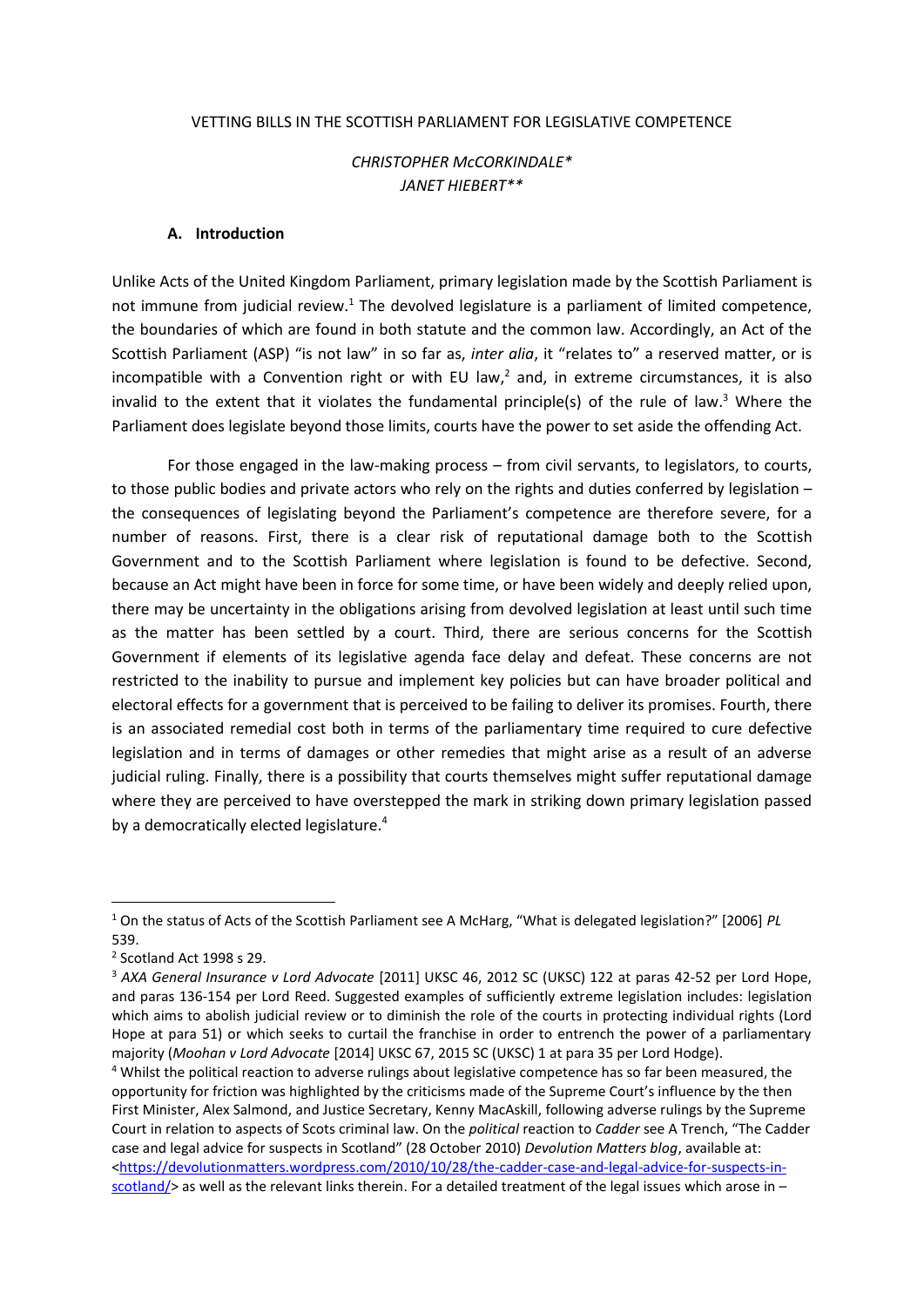In order to protect legislation against this vulnerability the Scotland Act 1998 established a framework of pre-enactment checks and cross-checks which engage the Scottish Government<sup>5</sup> with both the Scottish Parliament and the UK Government in the exercise of vetting Bills for legislative competence:

- (1) On or before the introduction of a Bill, the responsible Minister must report to Parliament that in his or her view the Bill *is* within the Parliament's legislative competence;<sup>6</sup>
- (2) On or before the introduction of a Bill, the Presiding Officer must report to Parliament his or her view as to *whether or not* the Bill is within the Parliament's legislative competence;<sup>7</sup>
- (3) Following the completion of the Bill's parliamentary stages, the Presiding Officer must withhold submission of the Bill for Royal Assent for four weeks, $<sup>8</sup>$  during which period the</sup> Scottish and UK Law Officers – the Lord Advocate on behalf of the Scottish Government, and the Advocate General for Scotland and the Attorney General on behalf of the UK Government – may refer the question of legislative competence directly to the Supreme Court.<sup>9</sup>

In this article we examine the ways in which these institutions have engaged internally and with one another in the process of vetting Bills for legislative competence during the first four parliamentary sessions (1999-2016). By shedding light on a process that generally is concealed behind private discussions and legal confidentiality (what Alan Trench has called "a form of private public law")<sup>10</sup> we will see  $(1)$  why it is that – contrary to early warnings that strong judicial review might make Scotland's "a constitution of judges" $11 -$  (successful) legal challenges to the competence of legislation have proved to be the exception rather than the rule, and (2) why it is that, despite this network of checks, legislation might nevertheless remain at risk of judicial censure.

To understand the complex processes which constitute this exercise we interviewed more than twenty officials, advisers and politicians currently or formerly in the Scottish Government, Scottish Parliament and UK Government.<sup>12</sup> During the course of our interviews officials who have been involved at each of the distinct vetting points stressed to us their commitment (and the faith that they have in the commitment of counterparts across those institutions) to make devolution work. Moreover, officials stressed to us that serious disagreement about legislative competence is a relatively (though not an insignificantly) rare occurrence during the legislative process, perhaps

1

[<http://www.publications.parliament.uk/pa/cm200809/cmselect/cmjust/529/529we15.htm>](http://www.publications.parliament.uk/pa/cm200809/cmselect/cmjust/529/529we15.htm).

and which flowed from – this landmark case see the special issue on *Cadder* in (2011) 15(2) *Edinburgh Law Review*.

<sup>&</sup>lt;sup>5</sup> In fact, section 6 of the Scotland Act 2012 extended this obligation to any person in charge of a Bill (including, inter alia, MSPs introducing Members' Bills or convenors introducing Committee Bills). This study, however, is concerned with scrutiny of the executive and so our focus in this article is on Government Bills.

<sup>6</sup> SA 1998 s31(1).

<sup>7</sup> SA 1998 s31(2).

<sup>8</sup> ibid.

<sup>&</sup>lt;sup>9</sup> SA 1998 s33.

<sup>10</sup> Memorandum submitted to the House of Commons Justice Committee's inquiry *Devolution: A Decade On* inquiry (April 2007), available at

<sup>&</sup>lt;sup>11</sup> A O'Neill, "Parliamentary Sovereignty and the Judicial Review of Legislation", in A McHarg and T Mullen (eds), *Public Law in Scotland* (2006) 197.

 $12$  These interviews were conducted on the basis of anonymity, and (mostly) took place during the month of September 2015.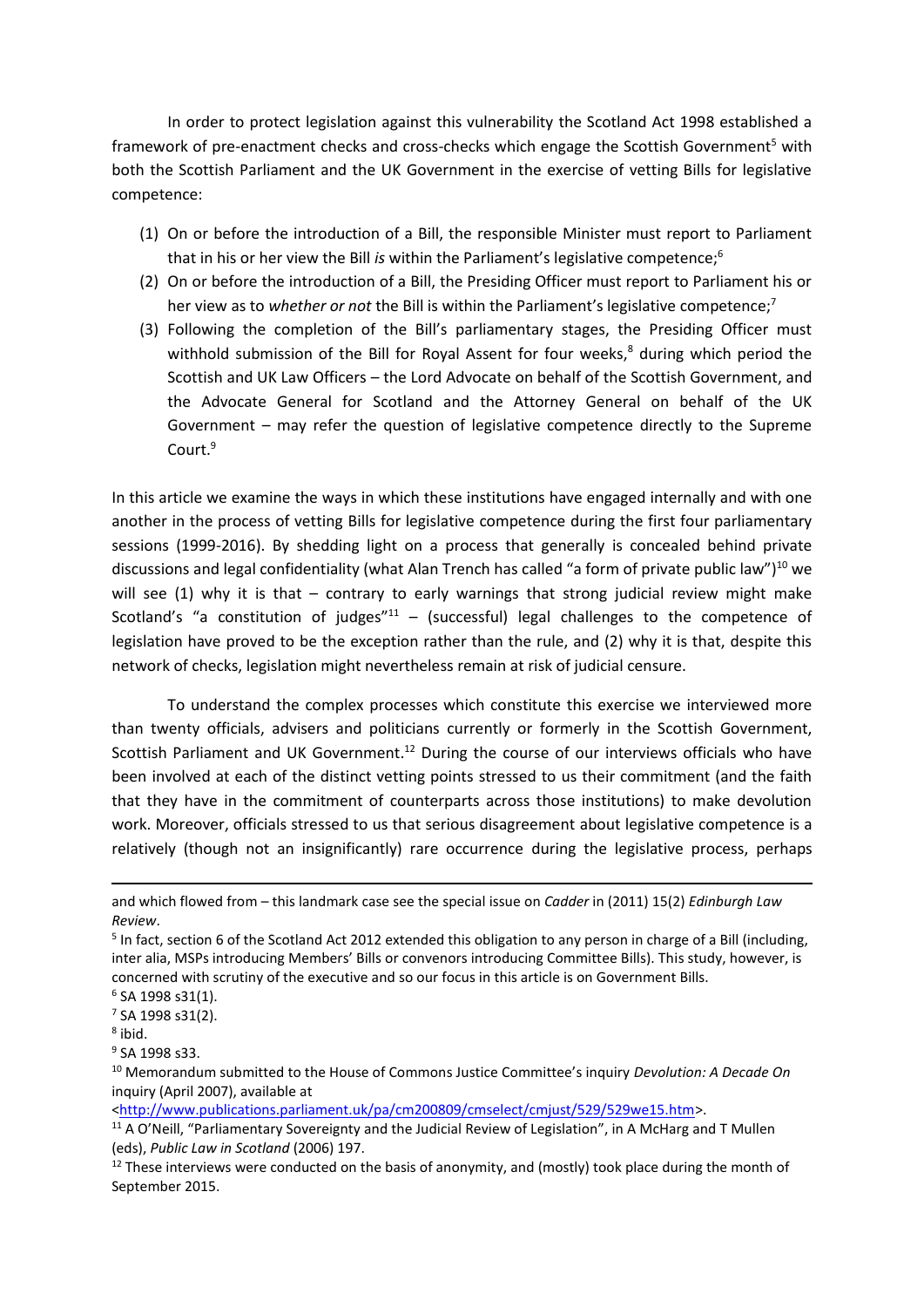arising once or twice during an average year. However, and this commitment notwithstanding, these interviews revealed differences within and across those institutions both with regard to how competence assessments are made and with regard to the expectations and anxieties of each as they engage in the process.

The first part of the article focuses on the conceptual argument that, despite the strong form of judicial review that applies to Acts of the Scottish Parliament, the decision to require legislative review of every Bill for its constitutional quality aligns the devolution scheme with those political systems which – in different ways - *combine* Westminster-style parliamentary government with judicially enforceable constitutional boundaries. Whilst these have been developed in the specific context of *rights* review we shall see that the Scottish variant augments these models in two senses: first, by applying legislative review to a broader set of constitutional considerations (namely EU law and the boundary between reserved and devolved matters); second, by multiplying and varying the points at which Bills are subject to legislative review. The second part of the article supports this conceptual argument with an empirical examination of the ways in which assessments about legislative competence are made by and between the Scottish Government, the Scottish Parliament and the UK Government.

## **B. Legislative review: a third way**

1

In recent years public law scholarship has sought to describe, and to defend, an alternative or "third way" of constitutionalism. This approach builds upon (rather than breaks with) antecedent models of legislative or judicial supremacy, in which *either* parliament or the courts have the last word on the legality of legislation.<sup>13</sup> Two fundamental characteristics distinguish this alternative approach. One is constrained judicial remedial powers. For Westminster-based parliamentary systems, the very idea of introducing a judicially-enforceable bill of rights represents a fundamental departure from previously held assumptions that such instruments clash with the core constitutional principle of parliamentary supremacy. However, by distinguishing between judicial *review* and judicial *remedies*, it is possible to retain parliament's last word on the validity of legislation. The second fundamental characteristic is that this approach envisages a far more important role for rights review at the legislative stage than is usually associated with a bill of rights. By placing a statutory obligation on the executive to report to parliament when a Bill is inconsistent with rights this particular legislative focus reflects the following three ideals: $14$  identifying whether and how proposed legislation implicates rights; encouraging more rights-compliant ways of achieving legislative objectives (and in the extreme discourage the pursuit of objectives that are fundamentally incompatible with rights); and facilitating parliamentary deliberation about whether legislation implicates rights, thereby

<sup>13</sup> See for example, S Gardbaum, *The New Commonwealth Model of Constitutionalism: Theory and Practice* (2013); J Goldsworthy, "Homogenizing constitutions" (2003) 23 *OJLS* 482**;** M Tushnet, *Weak Courts, Strong Rights. Judicial Review and Social Welfare Rights in Comparative Constitutional Law* (2008); G Williams, "The Victoria *Charter of Human Rights and Responsibilities*: origins and scope" (2006) 30 *MULR* 880; F Klug, *Values for a Godless Age: The Story of the United Kingdom's New Bill of Rights* (2000).

<sup>&</sup>lt;sup>14</sup> These reporting obligations vary. Some are made by the Attorney General (New Zealand, ACT) or Justice Minister (Canada), whereas others are made by the sponsoring minister (UK and Victoria); some include only government Bills (Canada, UK); and some require reports only for inconsistency (Canada, New Zealand) whereas others report both affirmative and negative reports of compatibility (UK, ACT and Victoria).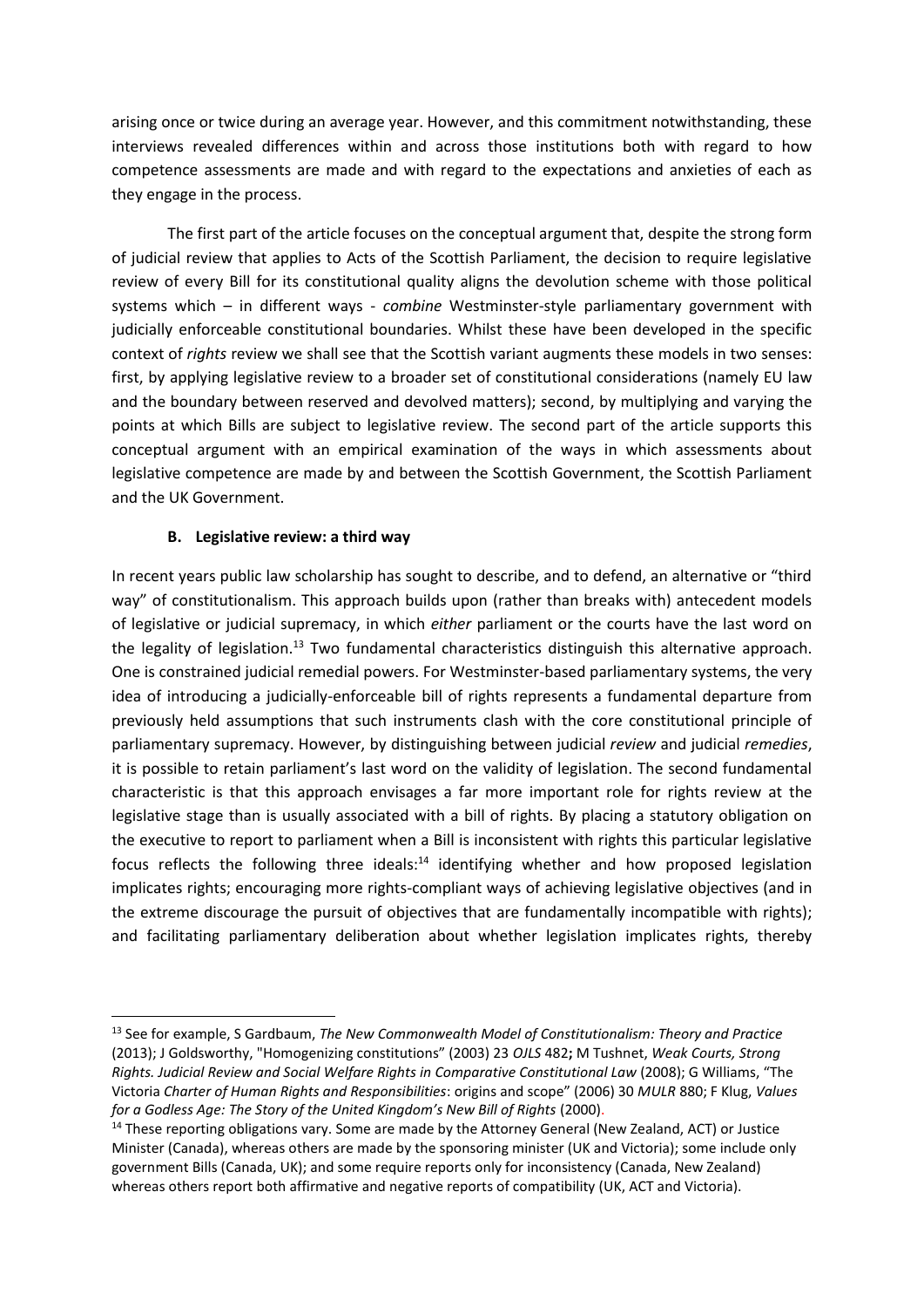increasing parliament's capacity to pressure government to justify, alter or abandon legislation that unduly infringes rights.<sup>15</sup>

# *(1) Judicial supremacy revisited*

In some respects Scotland's devolution scheme is a neat fit with the model of judicial supremacy. First, the Scottish Parliament is not a sovereign legislature but one for which constitutional limits have been enshrined in statute. This is so not only because it is a subordinate legislature, itself constituted and limited by an Act of Parliament,<sup>16</sup> but also because it was an aspiration of its framers that the new Parliament should distinguish itself from Westminster on the question of sovereignty. As Bernard Crick and David Millar said:

> The concept of sovereignty…is a product of a by-gone age when unchallengeable central power seemed to many (as in 1707) the only answer to continual civil war. National identity does not depend upon a belief in sovereign power rather than in a more pluralistic, constitutionalised account of power, defined and limited by law. A Scottish Parliament, however elected, needs limiting as ... much as any other.<sup>17</sup>

As Lord Rodger would later recognise, with regard to the question of unlimited legislative supremacy Westminster is the exception rather than the rule. The Scottish Parliament, he said, "has simply joined that wider family of parliaments" who "even where [they] have been modelled in some respects on Westminster [nevertheless] owe their existence and powers to statute and are in various ways subject to law and the courts which act to uphold the law."<sup>18</sup>

Second, it is the UK Supreme Court, and not the Scottish Parliament, that has the final word on whether an Act of the Scottish Parliament is law. Indeed, Lord Neuberger, the President of the Supreme Court, has said that this power over devolved competence bestows upon that court some of the characteristics of a constitutional court. Just as in a country with a codified constitution "the Supreme Court (as in the US) or the Constitutional Court (as in Germany) can, indeed must, strike down legislation which has been enacted by the democratically elected parliament if the court concludes that the legislation does not comply with the Constitution," he said, so too the Supreme Court must strike down any legislation that has passed through the democratically elected devolved legislatures if the Court concludes that it falls outwith legislative competence as defined in statute.<sup>19</sup> Third, officials across the Scottish Government, the Scottish Parliament and the UK Government confirmed to us that their method for assessing competence is driven by the devolution jurisprudence of the Supreme Court. In this way judicial norms might impact upon Bills as they pass

 $\overline{a}$ 

<sup>15</sup> J Hiebert and J Kelly*, Parliamentary Bills of Rights: The Experiences of New Zealand and the United Kingdom*  (2015) 1-6.

<sup>16</sup> *Imperial Tobacco, Petitioner* [2012] CSIH 9, 2012 SC 297 at paras 58 and 71 per Lord Reed.

<sup>17</sup> B Crick and D Millar, *To Make the Scottish Parliament a Model for Democracy* (1991) 9.

<sup>18</sup> *Whaley v Watson* 2000 SC 340 at 349 per Lord Rodger.

<sup>&</sup>lt;sup>19</sup> Lord Neuberger, "The UK Constitutional Settlement and the UK Supreme Court" (10 October 2014) speech at the Legal Wales Conference 2014, available at [https://www.supremecourt.uk/docs/speech-141010.pdf.](https://www.supremecourt.uk/docs/speech-141010.pdf)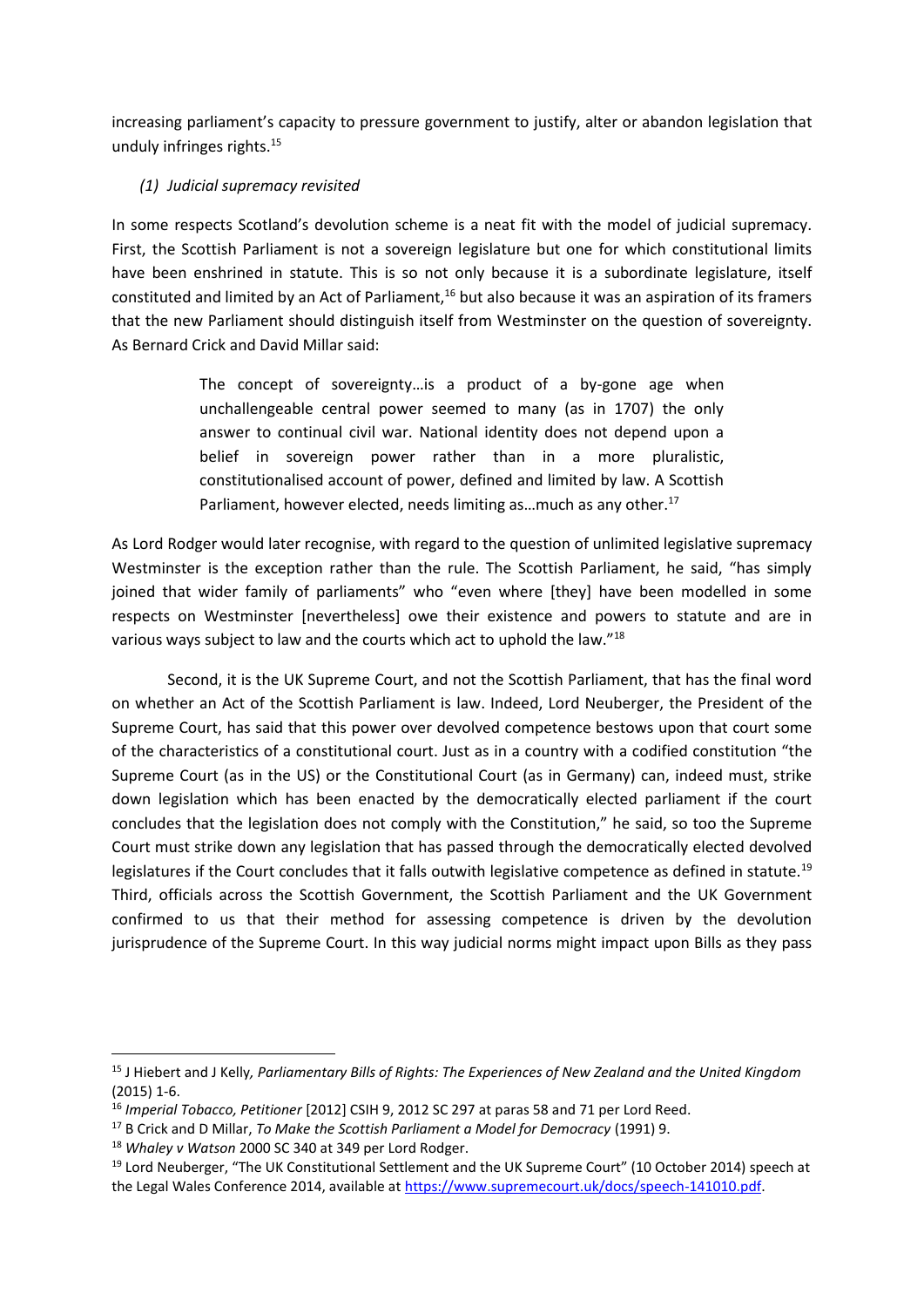through the policy development, pre-introduction and parliamentary stages even if the resulting legislation is never made subject to a legal challenge.<sup>20</sup>

In Stepehen Gardbaum's account, this factor alone – that the Supreme Court has the final say on the legality of legislation – would be sufficient to exclude the Scotland Act scheme from this socalled "third way". Parliament's retention of the last word is, for Gardbaum, the defining feature of what he labels as the "New Commonwealth model of constitutionalism".<sup>21</sup> In our view, however, it is the reporting obligation and the impact that this has on legislative decision-making that distinguishes the "third way" in a way that captures law-making in the Scottish Parliament. The Scotland Act 1998 is fitted with mechanisms that were designed to enhance the legislative review of every Bill for legislative competence. Some of these mechanisms – the reporting obligation placed on the sponsoring Minister and the significant role given to the Scottish Government's Law Officers – are typical of these models. In addition to internal checks by the executive, however, the mechanisms for legislative review are strengthened in the devolved setting by external cross-checks on the Government's legislative agenda both by the Parliament, through the simultaneous reporting requirement placed on its Presiding Officer, and by the UK Government, whose Law Officers engage with questions of legislative competence before a Bill is submitted for Royal Assent.

# *(2) The role of the Scottish Government*

Upon the introduction of a Bill, section 31(1) of the Scotland Act requires the responsible Minister to report to the Scottish Parliament his or her view that it would be within legislative competence. The purposes of this provision are simultaneously inward and outward facing. On the one hand the ministerial reporting requirement serves to ensure that the Scottish Government "has properly considered the issue and made a proper judgement…that the measure is within the power and competence of the Scottish Parliament,"<sup>22</sup> a view, it was said (and so it has proved), that would be reached on basis of legal advice (offered by the Scottish Government Legal Directorate (SGLD) and by the Lord Advocate).<sup>23</sup> On the other hand, it serves to enhance legislative scrutiny, informing Parliament so that  $-$  as the Bill makes its way through the chamber - its members may "ask questions about the statement, raise queries as to whether it is entirely correct, and no doubt identify particular provisions in the Bill where there may or may not be some doubt as to whether the provisions lie within the legislative competence."<sup>24</sup>

# *(3) The role of the Scottish Parliament*

In contrast to the Human Rights Act scheme, the operation of which is enhanced by the work of a specialist parliamentary committee - the Joint Committee on Human Rights - the ministerial reporting requirement contained in the Scotland Act has not been augmented with a specialist

 $\overline{a}$ 

<sup>20</sup> For a review of the Supreme Court's role in the devolution settlement see JS Caird and H Armstrong, *The Supreme Court on Devolution* (27 July 2016) House of Commons Library Research Paper 07670, available at [http://researchbriefings.parliament.uk/ResearchBriefing/Summary/CBP-7670.](http://researchbriefings.parliament.uk/ResearchBriefing/Summary/CBP-7670)

<sup>&</sup>lt;sup>21</sup> Gardbaum, *The New Commonwealth Model of Constitutionalism* (n 13).

<sup>&</sup>lt;sup>22</sup> HL Deb 28 July 1998, col 1353 per Baroness Ramsay of Cartvale.

<sup>&</sup>lt;sup>23</sup> Ibid, col 1350 per Lord Mackay of Drumadoon.

 $24$  Ibid.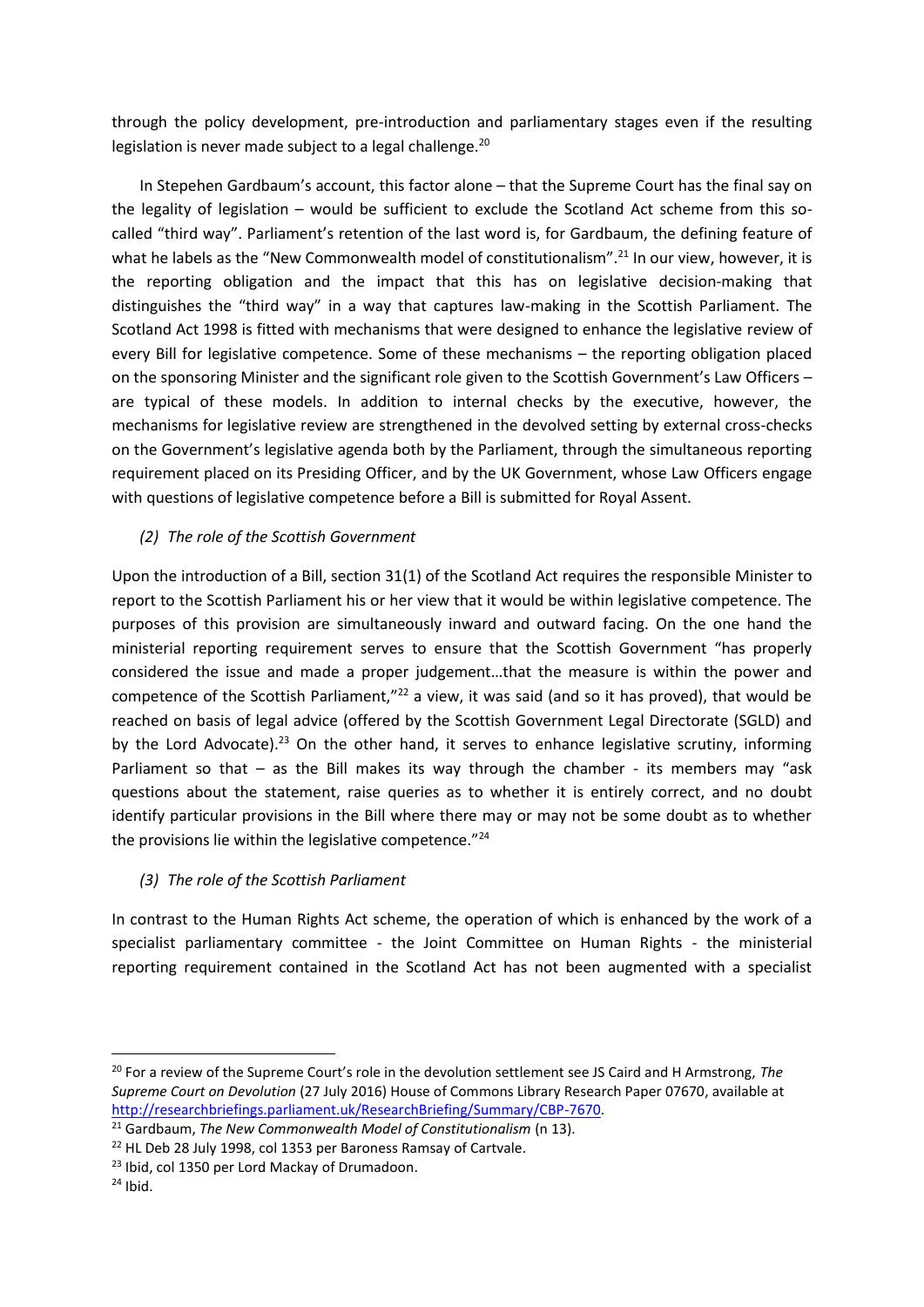committee tasked with scrutinising Bills for legislative competence.<sup>25</sup> Instead, we were told that legislative competence is *everyone's* business, and for this reason (as well as for the workload implications for already stretched MSPs) little appetite was shown by Government or Parliament officials for the streamlining of competence considerations through a specialist committee.<sup>26</sup> Rather, Parliament most directly engages with the question of competence through its Presiding Officer who at the introduction of a Bill must also report on the question of legislative competence.

This function is unique to (albeit that it differs slightly across) the UK's devolution schemes. Its purposes, as set out by Lord Sewel – the Minister of State in the Scottish Office responsible for steering the Scotland Bill through the House of Lords – are again two-fold. On the one hand, it serves to provide Parliament with "important guidance about the competence of the Parliament" that might serve to inform the subsequent scrutiny of a Bill. On the other, it provides the Presiding Officer with an opportunity "to express his concerns [to Parliament *and* to the Government] if he has any."<sup>27</sup> As with the ministerial reporting requirement the view of the Presiding Officer is reached on the basis of legal advice, in this instance offered by the Office of the Solicitor to the Scottish Parliament (OSSP) whose role it is also, inter alia, to support the work of the Scottish Parliament's various committees.

## *(4) The role of the Law Officers*

Legislative review in the Scottish Parliament is further enhanced by the statutory function of the Law Officers who, during the statutory four week period that follows the completion of a Bill's parliamentary stages, *may* refer a question of competence directly to the Supreme Court.<sup>28</sup> If no reference is made, or if the Court upholds the validity of the legislation, the Bill will then be submitted for Royal Assent. Whilst superficially this might strengthen the view that the devolution scheme is a model of judicial supremacy – here, after all, is a direct and potentially fatal route for legislation to find its way before the Supreme Court – the *consequence* of the Court holding that a Bill is not within competence is to return the question to the legislative process. In this situation the Parliament must be given the opportunity to reconsider the Bill in light of the Court's decision and to make such amendments as might be necessary in order to bring it within competence.<sup>29</sup> This is no "notwithstanding clause" (the power of the legislature to temporarily pre-empt or set aside the effects of otherwise binding judicial rulings, as seen in section 33 of the Canadian Charter of Rights and Freedoms): the Scottish Parliament has no power explicitly to legislate outwith competence at the reconsideration (nor at any other) stage; and the amended Bill might itself be referred to the Court if competence concerns persist. Nevertheless, by putting the Court in dialogue with Parliament *before* the Bill is enacted, the reference procedure intends (although this has yet to be tested in practice) to enhance the role of the legislature in the exercise of its scrutiny function.

*(5) Westminster factors*

<sup>&</sup>lt;sup>25</sup> In the fifth session (2016-2021) what was previously the Finance Committee has taken on an additional constitutional brief, and has been renamed the Finance and Constitution Committee.

<sup>&</sup>lt;sup>26</sup> For a critique of this position see B Adamson, "The protection of human rights in the legislative process in Scotland" in M Hunt, H Hooper and P Yowell. *Parliaments and Human Rights: Redressing the Democratic Deficit* (2015) ch 13.

<sup>27</sup> HL Deb 9 Nov 1998, col 532.

<sup>28</sup> SA 1998 s33.

<sup>29</sup> SA 1998 s36(4).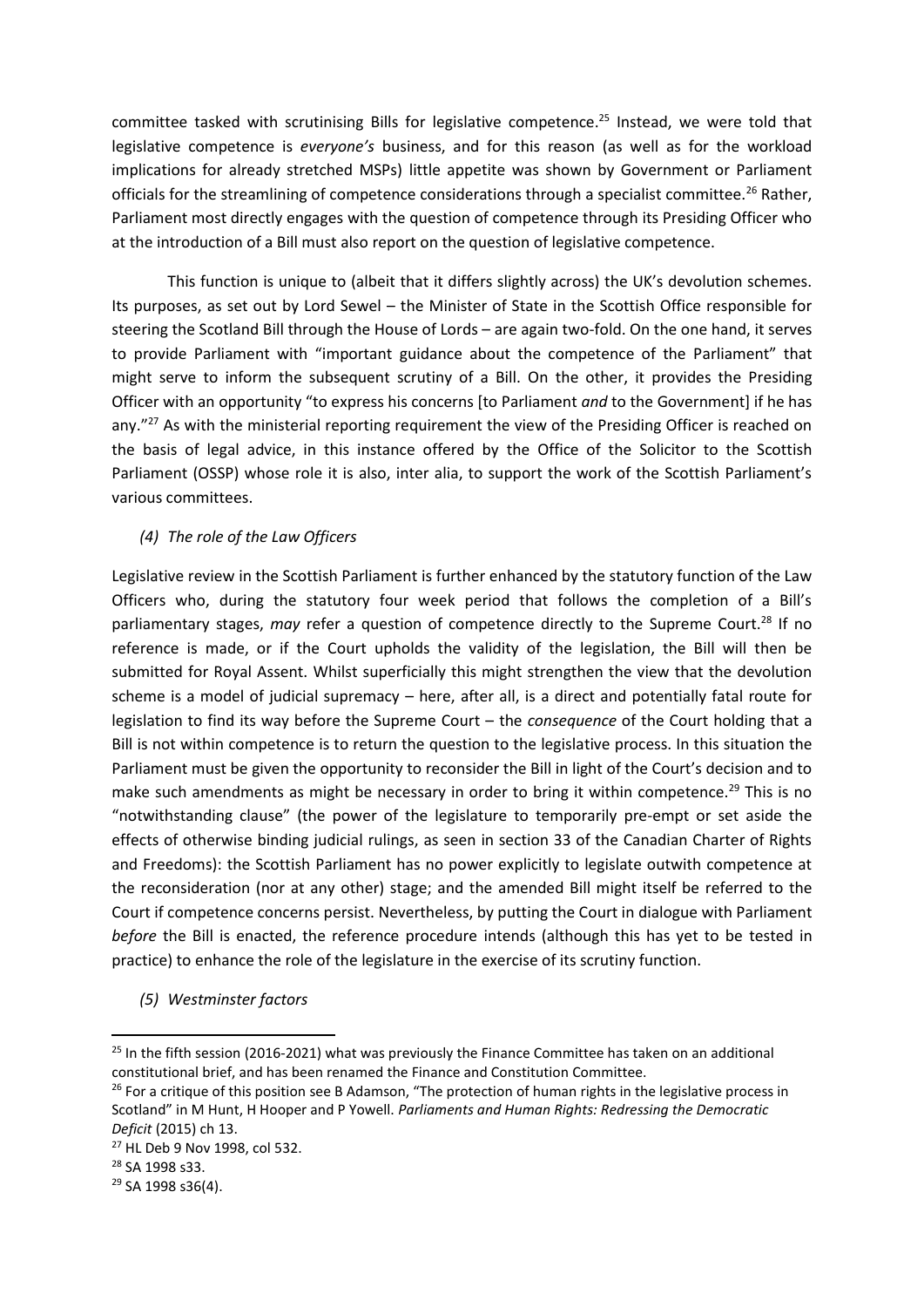Models of legislative review seek to embed in Westminster systems the duty to think politically about constitutional boundaries within and across institutions. However, there are reasons *inherent to* that form of government to be cautious about their transformative potential. These "Westminster" factors include executive dominance of parliament and the centrality of political parties in structuring how parliament votes. On the one hand, members of a governing party vote in a cohesive manner and only infrequently vote against their party at levels significant enough to harm the passage of the government's legislative agenda. On the other, opposition party leaders typically do not embrace the merits of a compatibility-based framework as part of their strategic arsenal.<sup>30</sup> Thus, governments have incurred weak pressure from parliament to explain how or why they believe Bills overstep constitutional boundaries; a failure all the more significant because of governments' apparent willingness to proceed with legislation that advisers indicate might face a high risk of judicial censure.<sup>31</sup>

Moreover, the norms implicit in the statutory reporting obligation have not yet displaced governments' more immediate interest, which is how to protect their legislative agendas from parliamentary delay, substantive amendments, or defeat. Acknowledging that a Bill oversteps the mark could enhance pressure to accept legislative amendments, which can weaken compromises that have already been undertaken within and across party lines, wreak havoc in an already crowded parliamentary agenda, and portray the government as weak for having been seen to give in to opposition pressures.<sup>32</sup>

Despite the intention that the Scottish Parliament would be "different" from Westminster indeed, that Westminster would be a "negative model" for the new legislature<sup>33</sup> – these constraining factors persist. It is still the case, as Page has said, that "Westminster assumptions about the exercise of legislative power continue to hold sway."<sup>34</sup> First, the vast majority of Bills and amendments passed during the first four parliamentary sessions were introduced by the executive, with little evidence yet of the legislative initiative being shared more widely with the Parliament.<sup>35</sup> Second, studies have shown that the coalition (1999-2003; 2003-2007) and minority governments (2007-2011) behaved similarly in terms of loyalty, discipline and cohesion to single party majorities of the Westminster kind, before the election of a single party majority in the fourth session (2011-  $2016$ .<sup>36</sup> Finally, during the course of our interviews we were repeatedly told that Ministers and backbench or opposition MSPs rarely second guess the legal assessments of competence made by legal advisers and, where competence issues do arise during the process of legislative scrutiny, see strategic value in reframing those into broader policy concerns.

As our research will demonstrate, the combined effects of deference by political actors to the assessments made by legal advisers, the political context in which these legal assessments are

<sup>&</sup>lt;sup>30</sup> The exception is the House of Lords in the UK. However, its influence is diminished by the Government's willingness and ability to call upon disciplined voting of its members in the Commons to defeat amendments the Government opposes. See Hiebert & Kelly, *Parliamentary Bills of Rights* (n 15) 343-344.

<sup>&</sup>lt;sup>31</sup> ibid. 286-288.

 $32$  ibid.

<sup>33</sup> See BK Winetrobe, *Realising the Vision: A Parliament with a Purpose* (2001) 12.

<sup>34</sup> A Page, *Constitutional Law of Scotland* (2015) 201.

<sup>35</sup> Page, *Constitutional Law* (n 34) 201-202.

<sup>&</sup>lt;sup>36</sup> ibid, 201; P Cairney, "Coalition and minority government in Scotland: lessons for the United Kingdom?" (2011) 82(2) *PQ* 261.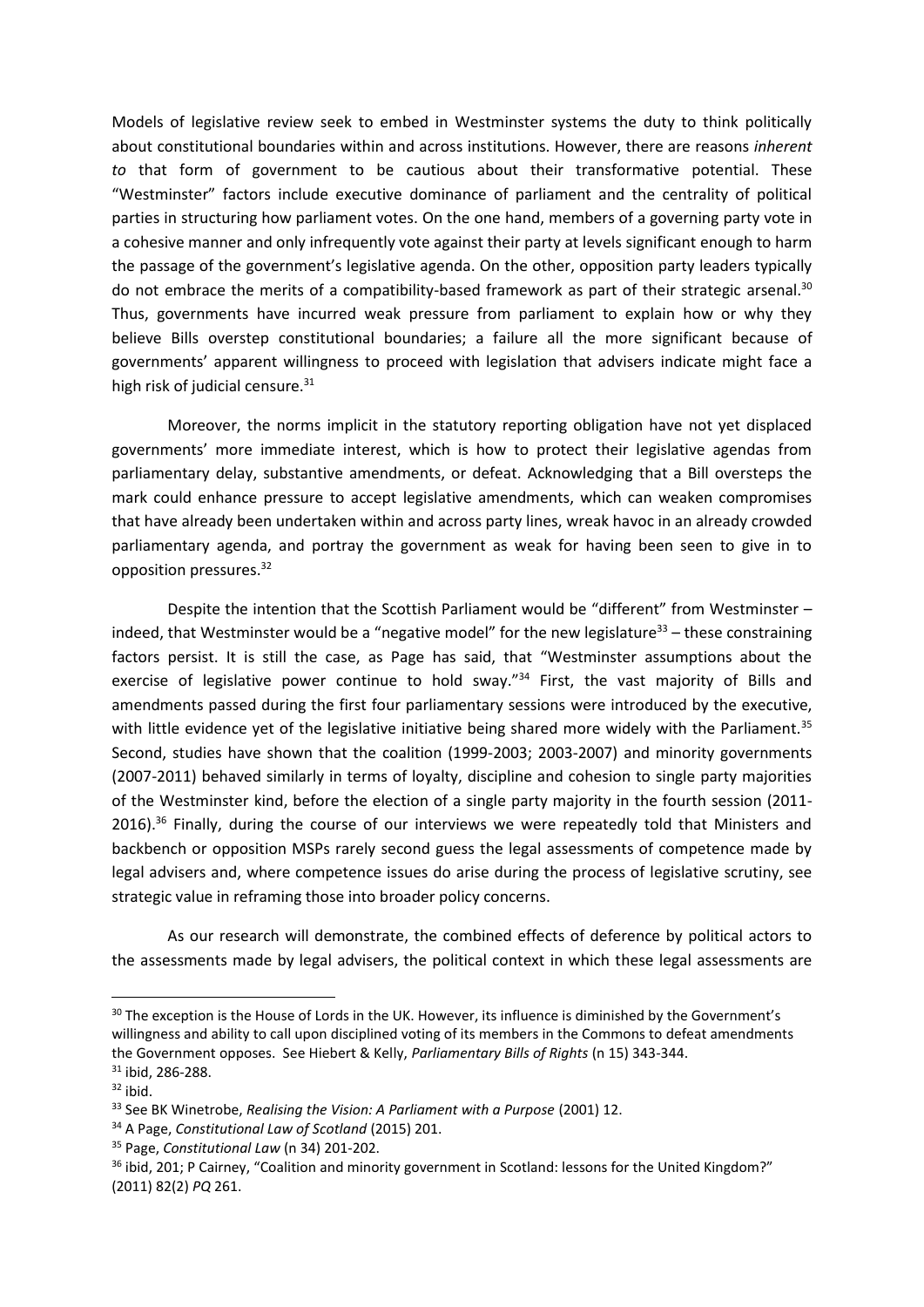made and the prevalence of so-called "Westminster" factors in the devolved legislature is to supplant *legislative* review with something qualitatively different: a form of *bureaucratic* review.<sup>37</sup> This is to say that devolution's constitutional boundaries are primarily tested and protected not by the legislature but by the iterative processes that take place between *officials* at the various check points for legislative competence, conducted behind closed doors and under a veil of legal confidentiality. It is to our empirical examination of these processes that we now turn.

# **C. The Scottish Government**

As with the requirement that UK Ministers report to Parliament on ECHR compatibility, the section 31 requirement that "the person in charge of a Bill shall, on or before introduction, state that in his view the provisions of the Bill would be within the legislative competence of the Parliament"<sup>38</sup> serves to focus the minds of Scottish Ministers, their political advisers and officials on the question of competence at an early stage. With one proviso (to be discussed below, in relation to the role of the Lord Advocate), the assessments which support the Ministers' reporting obligation are not centralised. The exercise of competence vetting falls primarily on two of three legal offices: SGLD and the Legal Secretariat to the Lord Advocate. The third, Parliamentary Counsel's Office (PCO), is not formally responsible for ensuring that Bills are within legislative competence.<sup>39</sup> However, with a small team of lawyers (many of whom have previously been employed within SGLD) who work on a large number of Bills, PCO has developed a keen instinct for competence issues. Whilst officials there stressed that judgement about how best to resolve those issues lies with SGLD, PCO has brought that experience to bear by offering advice in relation to individual Bills. We were told that this additional perspective has been particularly valuable where a competence issue has been missed, or where experience of recurring issues (particularly in relation to Convention rights) and how those have previously been resolved can be put to use in relation to current Bills.

# *(1) The Scottish Government Legal Directorate*

Unlike Westminster, which operates in sessions of approximately one year and with a 12 month time limit on the passage of legislation, the Scottish Parliament operates in sessions of four years,<sup>40</sup> with no annual cut off. It was said that this elongated parliamentary session would allow for greater flexibility within the Government's legislative programme, would encourage better scrutiny of legislation, and would avoid the loss of important Bills at the end of each parliamentary year.<sup>41</sup> In practice, however, the Scottish Government has followed the UK Government's practice of announcing its legislative plan annually. This, it has been argued, is "a useful discipline, providing an opportunity to take stock of what has been achieved in the year just ended and what is planned for the next year,"<sup>42</sup> but it has also been criticised on the basis that it "suggests a desire to obtain

1

<sup>&</sup>lt;sup>37</sup> For more on the concept of bureaucratic review see NS Galeigh, "Neither legal nor political? Bureaucratic constitutionalism in Japanese law" (2015) 26(2) *KLJ* 193, citing the classic account given by NE Long, "Bureaucracy and Constitutionalism" (1952) 46 *APSR* 808.

<sup>38</sup> Scotland Act 1998 s 31(1).

<sup>39</sup> Page, *Constitutional Law* (n 34) 207.

<sup>40</sup> In order to avoid a conflict with the scheduled 2020 UK General Election the Scottish Elections (Dates) Act 2016 made provision for a five year Scottish Parliament session, ending in 2021. At the time of writing there are no plans to return to the regular four year session despite the earlier than anticipated UK General Election taking place in June 2017.

<sup>41</sup> Page, *Constitutional Law* (n 34) 204.

 $42$  ibid.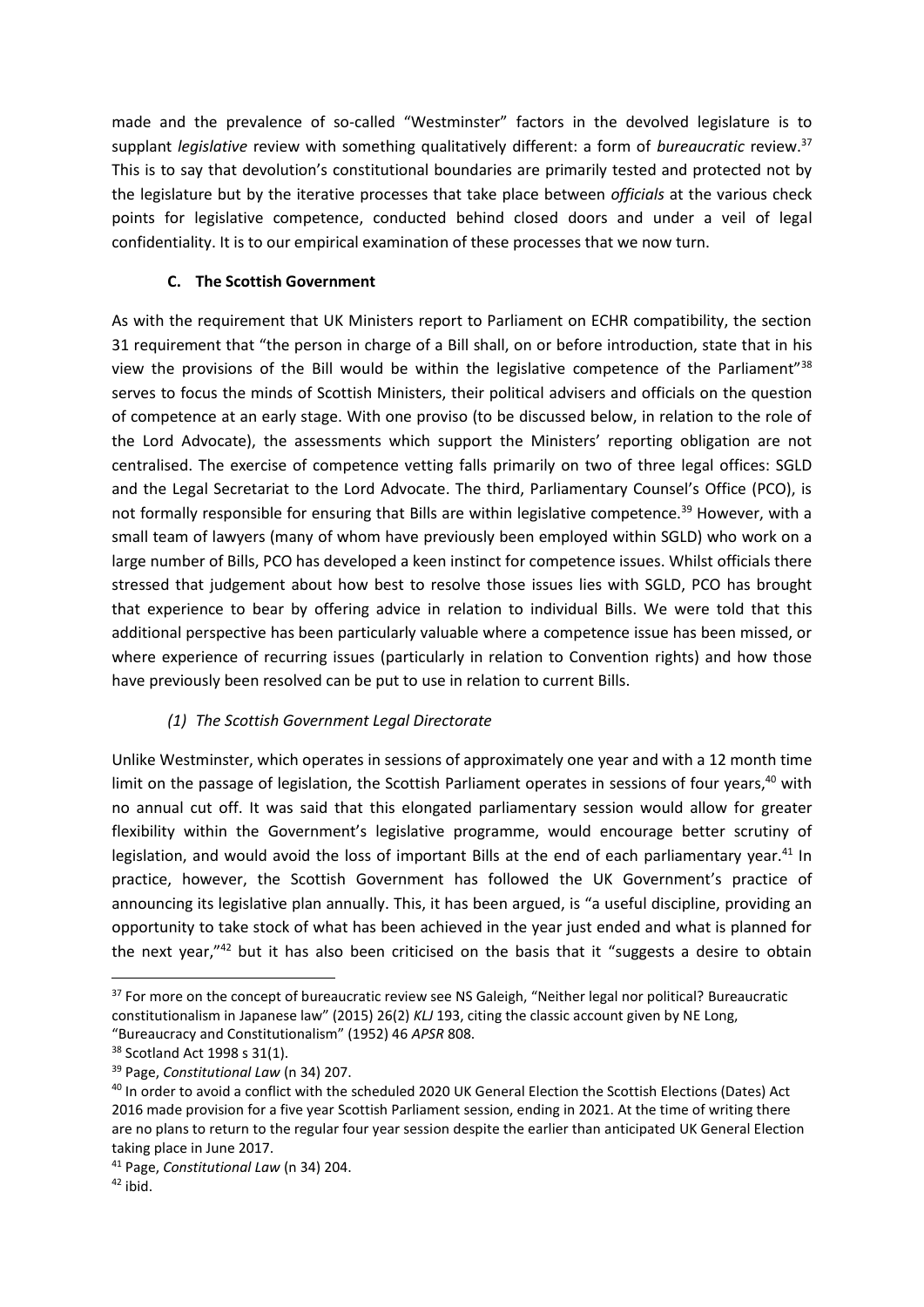legislation as quickly as possible" at the cost of "increased participation, more effective scrutiny, and, ultimately, 'better' legislation."<sup>43</sup> As Alan Page has said:

> The absence of legislative 'sudden death' as practised at Westminster…does not mean that legislation does not generate its own pressures for delivery – from politicians who may be impatient for results and hence critical of what may seem an unnecessarily complex and time consuming process.<sup>44</sup>

Whilst there is no formal check on legislative competence built into the construction of that programme the pressure of time has had a significant effect on the vetting process. Despite the intention that the reporting obligation would require political actors to engage seriously with the question of *vires* we were told that, in practice, legislative competence does not rank highly in the order of Ministers' priorities. This is because concerns about competence tend not to frustrate policy objectives themselves (something which would attract the close attention of Ministers) but are more likely to relate to the ways in which those objectives can be implemented. For Scottish Ministers a more immediate and pragmatic concern is to get policy onto the statute book, and to do so without causing disruption to the legislative programme. Two consequences flow from this. First, political actors and policy officials will rarely engage directly in the process of competence vetting: this task is legally driven by officials within SGLD. An exception to this might be where a Bill presents obvious difficulties from an early stage. In those circumstances policy officials will work closely with senior lawyers within SGLD, the Legal Secretariat to the Lord Advocate and PCO to ensure that the issue is addressed in sufficient detail, which failing (and this only exceptionally) a Bill might be withdrawn from the queue for introduction. Second, where serious concerns about competence do arise, we were told that Ministers and their Special Advisers tend to be risk-averse, conceding (in the view of some officials, too readily) on contested provisions of a Bill so as to insulate the overall policy objective from queries about competence that could require additional changes, alter the Government's policy agenda or delay the Bill's introduction.

There is, then, an expectation across Government directorates to think about and address competence issues (and in particular the reserved/devolved and ECHR boundaries) as policy is being formulated. Again, there are two important consequences that flow from this. First, Government lawyers have a significant role to play in the policy-making process by advising policy officials as to how objectives can be delivered in a manner that is within the legislative competence of the Parliament. Second, the influence of Government lawyers at this stage serves to incorporate judicial norms within the process of legislative decision-making. The advice given to Ministers is based on a risk-assessment of whether – in light of the relevant jurisprudence - legislation is more likely than not to survive a legal challenge in the Supreme Court. If the answer is yes then the Minister will be advised that a Bill can be reported to Parliament as being within competence.

It is ultra vires for Scottish Ministers knowingly to introduce legislation into the Parliament that is outwith legislative competence and so legal advice weighs heavily in the mix of relevant considerations. As one official put it, the "not law" test acts as a significant constraint on what Ministers can and cannot do. Nevertheless, some elements of risk-taking endure. On the one hand, a

<sup>1</sup>  $43$  ibid.

<sup>44</sup> ibid.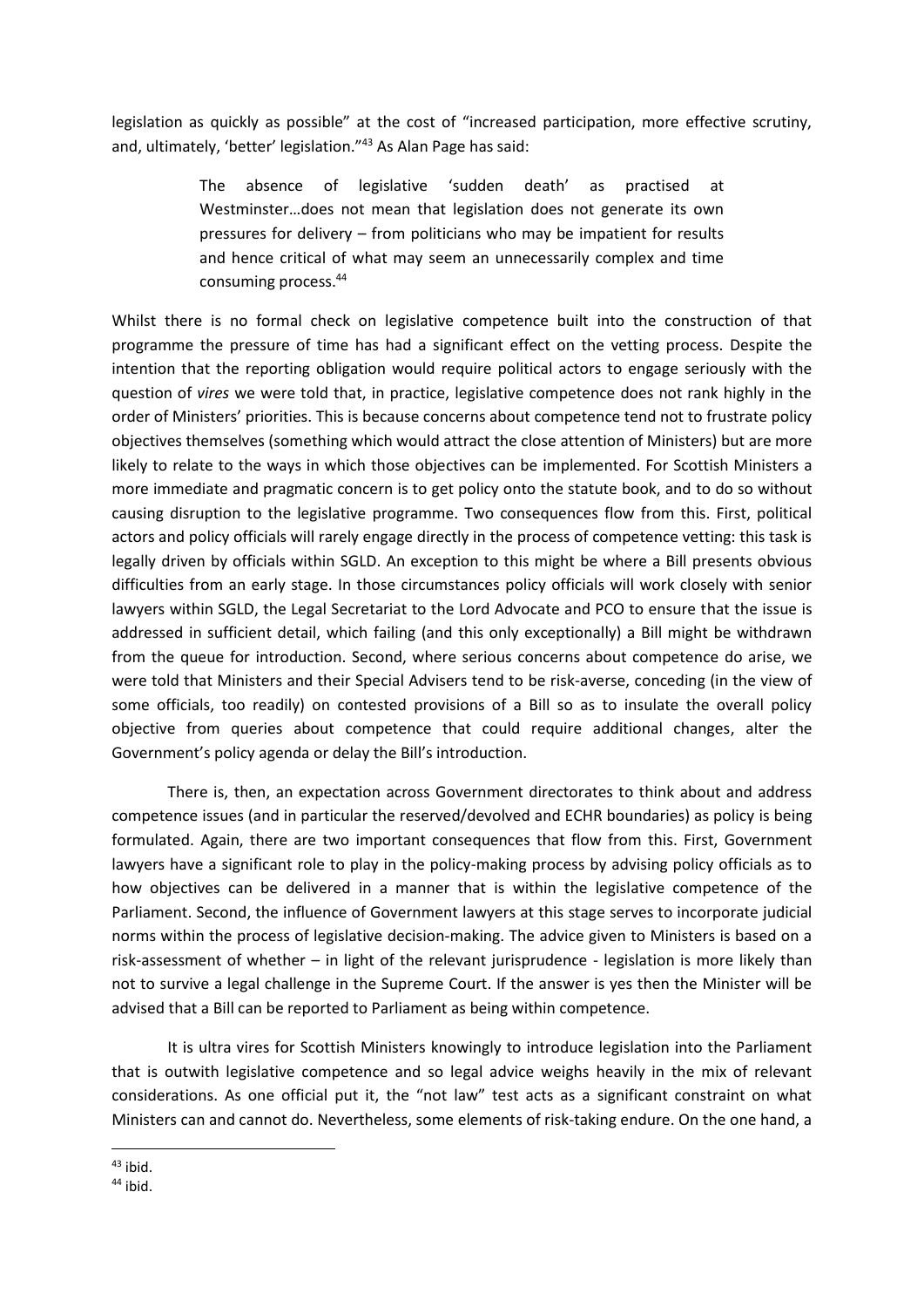"more likely than not" test grants to political actors the benefit of the doubt in "close call" situations. On the other hand, we were told that - as compared to the position in England & Wales - the smaller size of the Bar, the relatively infrequent use that is made of judicial review,<sup>45</sup> and the existence of fewer interest groups with the money or ability to raise a challenge might encourage political actors (though, it was stressed, not legal advisers) to take risks in those (very rare) situations where a provision is thought to sail close the boundary but where a post-legislative challenge appears to be unlikely. What prevents the Scottish Government from overstepping the mark here, we were told, is the role played by the Lord Advocate.

### *(2) The Lord Advocate*

According to the Ministerial Code, a Bill "must…be accompanied by a statement, *which will have been cleared with the Law Officers*, that the Bill is within the legislative competence of the Scottish Parliament."<sup>46</sup> In practice we were told that Ministers will *defer* to the judgement of the Lord Advocate. In order for the Law Officers to advise Scottish Ministers on competence issues, a draft Bill and a detailed note on legislative competence will be sent to the Legal Secretariat to the Lord Advocate (LSLA) (as well as to OSSP and to OAG) three weeks prior to introduction. This note will assert SGLD's view that a Bill is within the competence of the Parliament, and will form the basis of the LSLA's own assessment. This assessment is neither a perfunctory statement nor a mere formality. Frequently it will require iteration between LSLA and SGLD, typically where more explanation or clarity is needed in relation to specific provisions rather than the legislation as a whole. In rare circumstances, and in order for a certificate to be issued, action might be required on the part of SGLD to amend a Bill where serious concerns persist. Whilst on occasion there might be some pushback from SGLD in relation to the concerns expressed by LSLA we were told (1) that when the Lord Advocate reaches a view that is the end of the matter, and (2) that it is *highly* unlikely that Ministers themselves will push back against that view. Even where the Minister is noticeably unhappy about advice, and even where a hole is left in an important policy, it was said that Ministers will take the advice of the Lord Advocate "on the chin".

With regard to the test applied by the LSLA, officials were reluctant to identify a particular standard, but instead emphasized two important considerations that involve different forms of risk assessment. First, in relation to the specific boundaries set out in the Scotland Act, a Bill is assessed in light of its consistency with principles derived from relevant Supreme Court jurisprudence. Second, based on a civil (balance of probabilities) standard, an assessment is made of how the Supreme Court would be likely to rule on the Bill in the event of a legal challenge. Officials told us that, for LSLA, the likelihood (or not) that a Bill might later be the subject of a post-legislative challenge by a private party is *not* a feature of this risk assessment: this, it was said, would fly in the face of the principle of government according to law. On the contrary, we were told that the Lord Advocate would see it as a resigning matter where Ministers were knowingly to introduce legislation that is outwith competence. Several reasons were offered as to why this would be the case: first, a genuinely held belief that government is and ought to be subject to the rule of law; second, the independence imbued in the office holders by their previous careers as prosecutors or  $-$  as is currently the case – as a former Dean of the Faculty of Advocates; third, the continuing professional

1

<sup>45</sup> A Page, "The judicial review caseload: an Anglo-Scottish comparison" (2015) 4 *JR* 337.

<sup>46</sup> Scottish Government, *Ministerial Code* (2016) para 3.3 (emphasis added).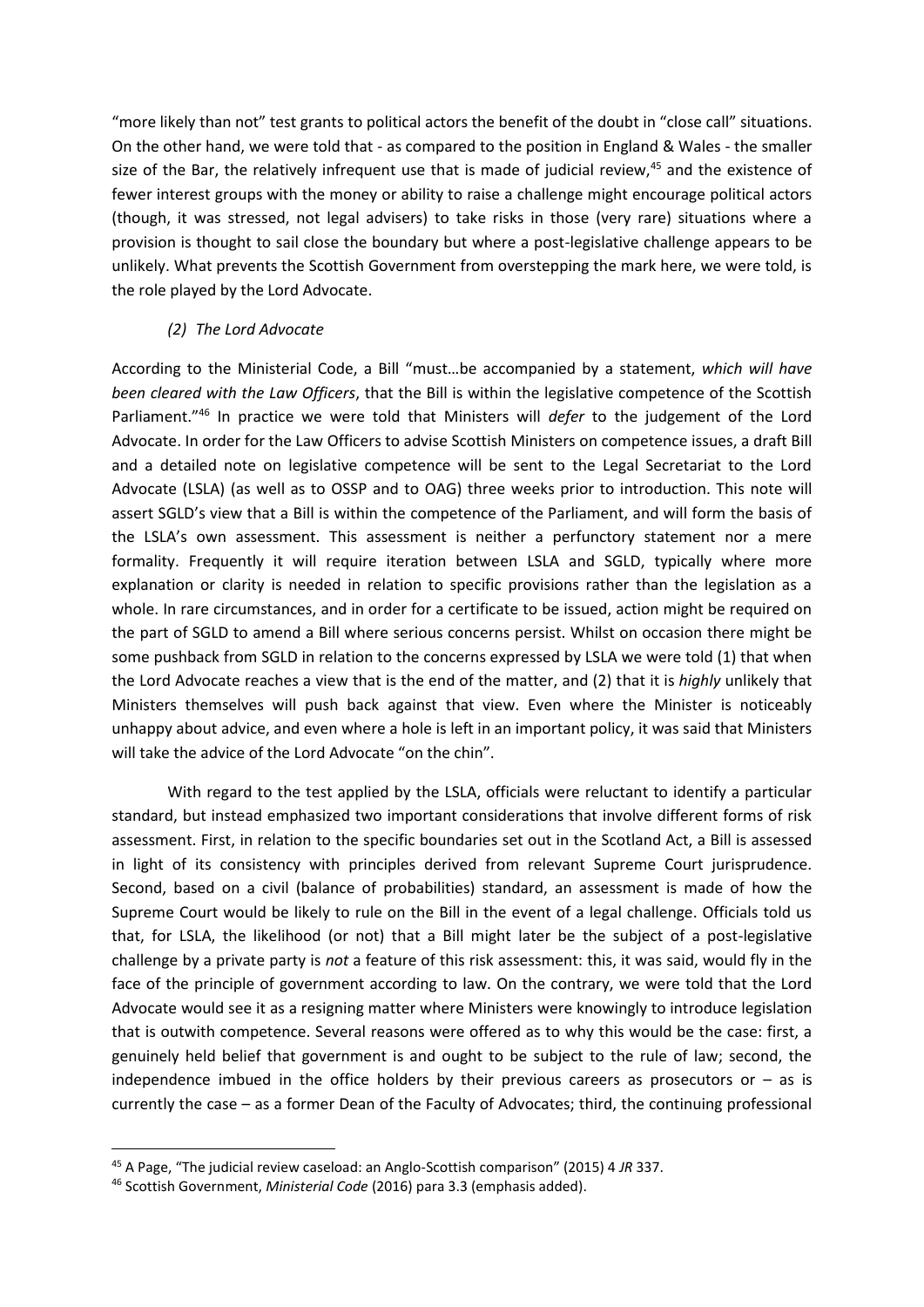integrity of those office holders, who might wish to pursue careers at the Bar or on the bench after they demit office. Indeed, officials across the relevant institutions pointed to the influence, the independence and the integrity of the Lord Advocate, as well as to the damaging political impact that would follow any such resignation, as a significant internal check on the introduction of an *ultra vires* Bill.

## **D. The Scottish Parliament**

## *(1) The Presiding Officer*

1

In addition to the responsible Minister, section 31 also requires the Presiding Officer to report to Parliament his or her view as to *whether or not* a Bill is within competence. Where the Presiding Officer reaches the view that a Bill is *intra vires* a "positive certificate" – a short written statement to that effect - will be included in the Bill's accompanying documents. Where the opposite conclusion is reached a "negative certificate" will instead be issued. In the event of a negative certificate (and *only*  in the event of a negative certificate) this statement must also include the reasons for that decision. These are not expansive, identifying only the boundary or boundaries that have been crossed without revealing the legal advice that supports that view.

The Presiding Officer does not exercise a power of veto over the introduction of legislation. It is perfectly competent to introduce – and for Parliament to pass – a Bill notwithstanding a negative certificate. At the time of writing the Presiding Officer has issued four negative certificates, all in respect of Members' Bills. Of those, two – the Civil Appeals (Scotland) Bill 2006 and the Provision of Rail Passengers (Scotland) Bill 2006 - fell at stage 1, the lead subject committee having recommended that the Parliament should not agree to the general principles of the Bill. One – the Criminal Sentencing (Equity Fines) (Scotland) Bill 2008 - was withdrawn. The last (which was notable for the more detailed reasons which accompanied the Presiding Officer's certificate) – the Footway Parking and Double Parking (Scotland) Bill 2015 – was supported at stage 1 (albeit the lead committee did flag concerns about legislative competence) $47$  but ran out of time. A negative certificate, then, may not prevent the introduction of a Bill, but it does mark the start of a rocky legislative path to Royal Assent which has not yet been successfully navigated.

In order to assist the Presiding Officer in the exercise of this function a convention has emerged whereby OSSP will receive, from SGLD, a draft Bill and a note on legislative competence three weeks prior to introduction. In the event of a government Bill this will, more often than not, be the same note that is sent to the Lord Advocate (and, as we shall see, to OAG), though we were told that there may be (very rare) occasions when the Lord Advocate will be afforded the benefit of an expanded note. At this point solicitors within OSSP will begin to make their own assessment of whether or not a Bill is within competence. Whilst we were told that the note on competence is a useful point of reference, the *starting point* for OSSP is to read the Bill (and the supporting policy memorandum) on its own merits. This, it was said, avoids the potential for OSSP's view to be tainted by the assessments already made by SGLD and maximises the opportunity for OSSP to spot and to raise competence concerns that might have been missed during the Government's internal vetting process.

<sup>47</sup> Scottish Parliament, Stage 1 Report on the Footway Parking and Double Parking (Scotland Bill), Local Government and Regeneration Committee (4th report, 2016) paras 99-104.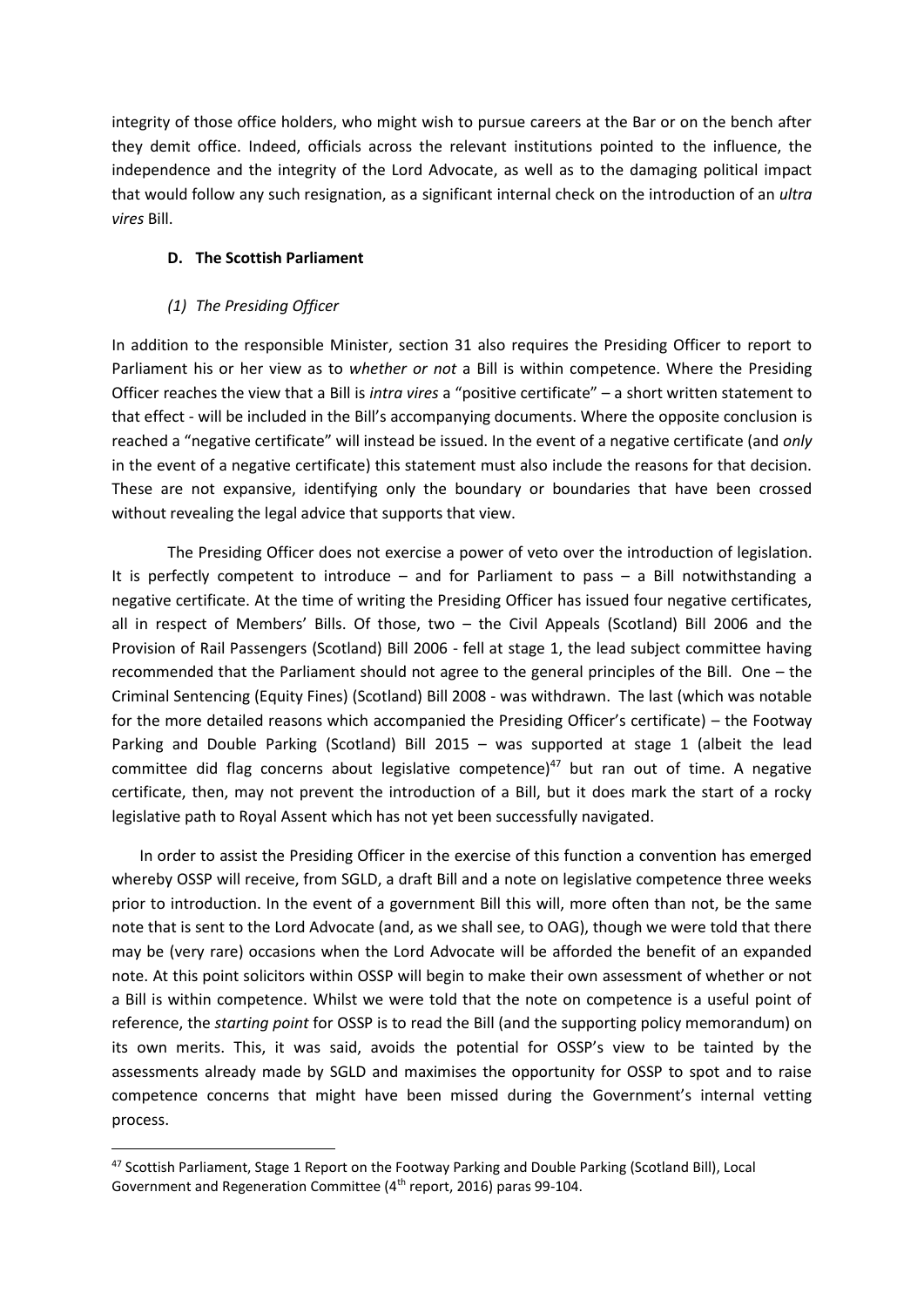During the three week period – and on the basis of this initial assessment - OSSP will engage in an iterative process with SGLD that (1) will inform their recommendation to the Presiding Officer, and (2) might lead to changes being made to potentially problematic legislation in order to satisfy concerns raised by the Presiding Officer and to achieve a positive certificate.

#### (a) Time Constraints

Officials on both sides described the time constraints of the pre-introduction phase as "challenging", with mixed views as to which side (if either) is disadvantaged as a result. Each of them point to the illusory nature of the three week period within which is included weekends, holidays, and the constituency days of the Presiding Officer and the responsible Minister. For OSSP there is an additional need to build in time for the Presiding Officer to reflect on advice, to seek further clarification from legal advisers if necessary, and to reach a view (whilst leaving time for the Scottish Government to respond to any feedback that might be offered). The (perhaps inevitable) flip side of this is that – to their frustration - SGLD will often receive feedback from OSSP relatively late in the process (perhaps as late as seven days into the pre-introduction period). Where it is clear from an early stage that competence issues might arise in relation to a Bill SGLD may choose to engage OSSP in "without prejudice" discussions about specific problematic provisions before the three week period kicks in. Moreover, it is possible – and it has happened – that where a Bill is particularly complex or where competence issues are particularly acute the three week period might be extended by the agreement of the parties concerned.

Some officials suggested to us that the constraints of the three week period work to the advantage of OSSP because, as the end of the three week period nears, anxiety about a possible negative certificate will often encourage Ministers to err on the side of caution, and to concede to the Presiding Officer's view. Such concessions might be made because the Scottish Government has been persuaded of that view. However, and it was suggested more commonly, concessions might also be made for risk-averse reasons: to ensure that the successful passage of legislation is not derailed or delayed because of subsequent pressure to pass amendments, or because of political judgements to preserve political capital for disagreements elsewhere where the stakes might be higher.

Contrary views were also expressed on both sides, however, pointing to the advantage that the Government holds by virtue of the time and resources expended on the development of a Bill, as compared to the smaller team at OSSP who come to the Bill fresh and from a standing start when it is presented to them for pre-introduction scrutiny. What is clear, however, is that the pressures of the three week period (felt on both sides) serve to focus minds sharply on the task of achieving a positive certificate. With the clock ticking, where serious disagreement continues close to the moment of introduction, the Scottish Government is – by virtue of *its* three week pre-introduction timetable, and by virtue of *its* political calculation (save in extreme and hitherto not encountered circumstances) not to proceed to introduction with a negative certificate - presented with a stark choice: to *stand down*, by amending or withdrawing the offending provision(s), or to *face down* the Presiding Officer's opposing view in the hope that he or she will give way.

(b) Scottish Government Bills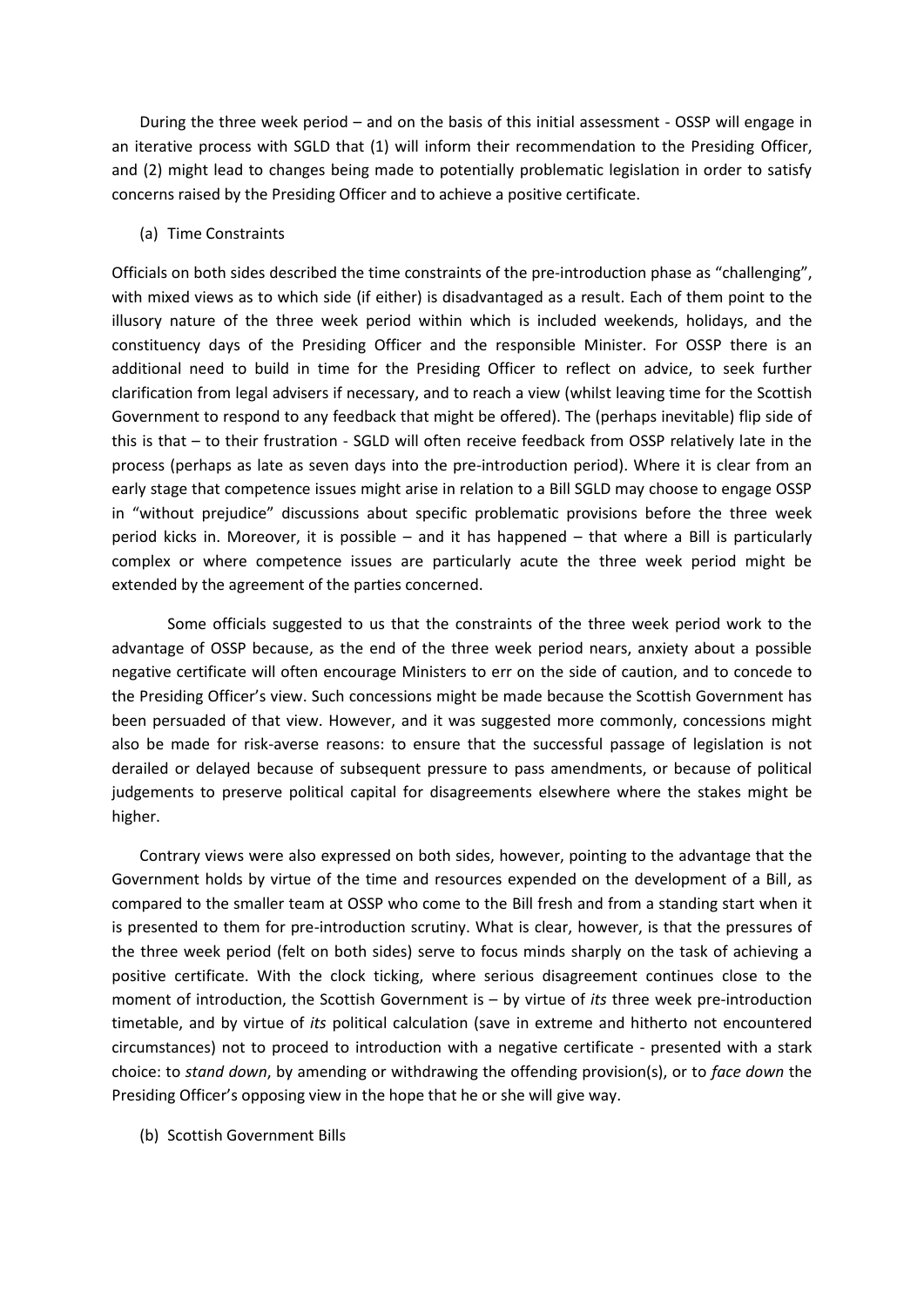To date, no Scottish Government Bills have been introduced with a negative certificate. However, we were told that the Government's "clean bill of health" is a poor indicator of disagreement between the Government and the Presiding Officer about legislative competence.

An average year will see in the region of 14 Bills introduced into the Parliament. Of these, officials told us that one might raise serious concerns about legislative competence, one might be considered to be a "close call", and the rest will raise no significant issues beyond perhaps a request for further information or clarification. It is rare for SGLD to receive *no* feedback from OSSP, who typically will seek clarity on issues that in their view have not fully been explained in the note on legislative competence. The sources of *significant* disagreement, however, of the sort which might give rise to "close calls" or even more serious concerns, include: the absence of case law to guide SGLD/OSSP, which then invites differences about the nature or scope of competence concerns; differences in the proportionality assessments made by each legal team in relation to Convention rights or EU law; disagreement about the necessity or adequacy of safeguards (on the face of or extraneous to the Bill) where the Government has taken/created a power; or, attempts by the Government to push at the boundary between reserved and devolved matters.

We were told that for Scottish Ministers it would be "less than ideal" and "politically awkward" to proceed to introduction with a negative certificate. Therefore, despite the fact that the Presiding Officer's decision is merely a *view* and not a veto on introduction, it was said that in cases where there is serious disagreement about legislative competence every effort will be made during the three week period to come to a mutually agreeable position. On the Government side this might be achieved by making amendments to or withdrawing offending provisions in order to save the overall Bill/policy or by making *Pepper v Hart* statements regarding the exercise of powers in the chamber.

Government officials offered mixed opinions on this process. Although not a view shared across (and, it was stressed, certainly not the view *of*) the Scottish Government, for some a degree of frustration was expressed with regard to the frequency, the helpfulness and the "too legalistic" nature of OSSP's interventions.<sup>48</sup> whilst others told us that risk averse Ministers (and their political advisers) have on occasion been too quick to make concessions not because they were persuaded to the Presiding Officer's view but rather for the reasons of political expediency referred to above. Indeed, a view was expressed that a more assertive approach against the objections of OSSP might have allowed the Government to be bolder in its legislative agenda without crossing the boundary of competence.

Whilst we were told that it is too strong to say that there now exists a *presumption* or a convention against proceeding with a negative certificate government officials said that they – and

1

<sup>&</sup>lt;sup>48</sup> The example offered here is interesting for the way in which the law has developed since these interviews were conducted. A "too legalistic" approach on the part of OSSP seemed to relate primarily to their concerns where safeguards against the abuse of power are included in, for example, extraneous guidance rather than on the face of legislation. In *Christian Institute v Lord Advocate* [2016] UKSC 51, 2016 SLT 805 – a challenge to the Scottish Government's Named Person scheme - the inadequacy of guidance and the lack of sufficient safeguards was a crucial factor in holding that any intrusion into private and family life was not "in accordance with law" and therefore beyond the competence of the Scottish Parliament (at paras 84-85). As such, a case law driven assessment of competence may require closer attention to be paid to the place and robustness of any such safeguards.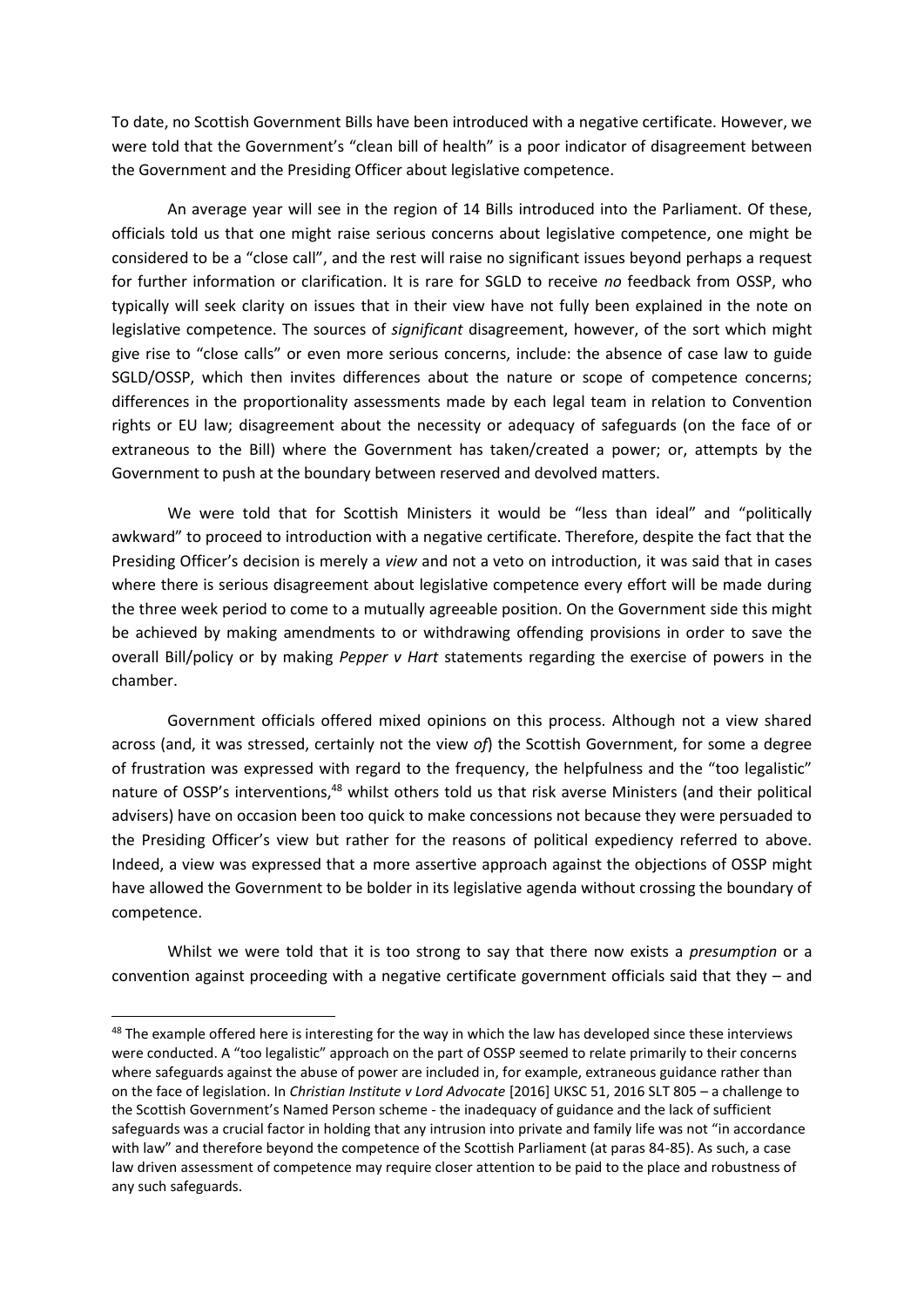Ministers – would have to "think very carefully" about the merits of proceeding on such a basis taking into account factors such as the political importance of the policy (including the possibility of political and legal challenge in the post-introduction phase), the knock on effect for a tightly constructed legislative timetable and the political consequences of an open challenge to the Presiding Officer's judgement.

On the Parliament side we were told that officials have quickly to develop an understanding of how each Presiding Officer likes to work whilst ensuring at all times that recommendations made to them are based on robust evidence and a sound application of the relevant legal principles. Parliament officials stressed their respect for the Government's democratic mandate to pass its legislation with the consequence that in the case of very close calls - those which might be arguable either way, or where a power is *capable* of being exercised in a way that is *intra vires -* the benefit of the doubt should be afforded to the Government. This political presumption of competence chimes with a "strong"<sup>49</sup> legal presumption of competence hardwired into the Scotland Act 1998, section 101 of which places an obligation on Courts, where it is possible to do so, to read Acts of the Scottish Parliament "as narrowly as is required...to be within competence."<sup>50</sup> Parliament officials (and, as we shall see, counterparts in OAG) indicated that when pressed on competence concerns the Scottish Government will often – and not always persuasively – point to section 101 as something of a panacea: that no matter the concern, it will always be possible for the court to "read down" legislation so as to bring it within competence at a later date. This, it was said, might raise issues of transparency where the Government claims outwardly to be taking a power to be used in a particular (and expansive) way whilst inwardly conceding during the iterative process with OSSP that the Court might construe that power much more narrowly. When asked to identify where the tipping point might lie (the point at which serious doubt is sufficient to rebut the presumption of competence and that a recommendation should be made to the Presiding Officer to issue a negative certificate) we were told that officials will put themselves in the shoes of the Supreme Court to determine the likely outcome of any legal challenge in light of the evolving devolution jurisprudence of the court. Whilst this point has not yet been reached

Where there are entrenched views on either side officials told us that there might be - albeit rarely – an escalation in the disclosure of legal advice: on the one hand, OSSP might seek counsel's opinion, whilst on the other it is open to SGLD to reveal that their position has been reached with the support of the Lord Advocate (an exception to the convention of legal confidentiality which surrounds the advice of the Law Officers). More routinely, in these contentious cases the areas and causes of disagreement will be flagged to the Presiding Officer (we were told that a rule of thumb is that there should be "no surprises" when it falls finally on OSSP to make their recommendation) who might also require a meeting to talk these through with the Solicitor and the Team Leader responsible for the relevant Bill. Parliament officials told us that these meetings have often resulted in productive and searching questions being asked of OSSP by Presiding Officers who, even where they lack legal expertise,<sup>51</sup> nevertheless are acutely aware of the political context in which legislation is passed and the nuances of the procedural and political hurdles that must be crossed before a Bill

 $\overline{a}$ 

<sup>49</sup> *DS v HM Advocate* [2007] UKPC D1, 2007 SC (PC) 1 at para 24 per Lord Hope.

<sup>50</sup> See Page, *Constitutional Law* (n 34) 263-264.

<sup>&</sup>lt;sup>51</sup> Of the five Presiding Officers to date only the first, Sir David Steel, had a background in law, having graduated with an LLB from the University of Edinburgh before being elected to the House of Commons in 1965.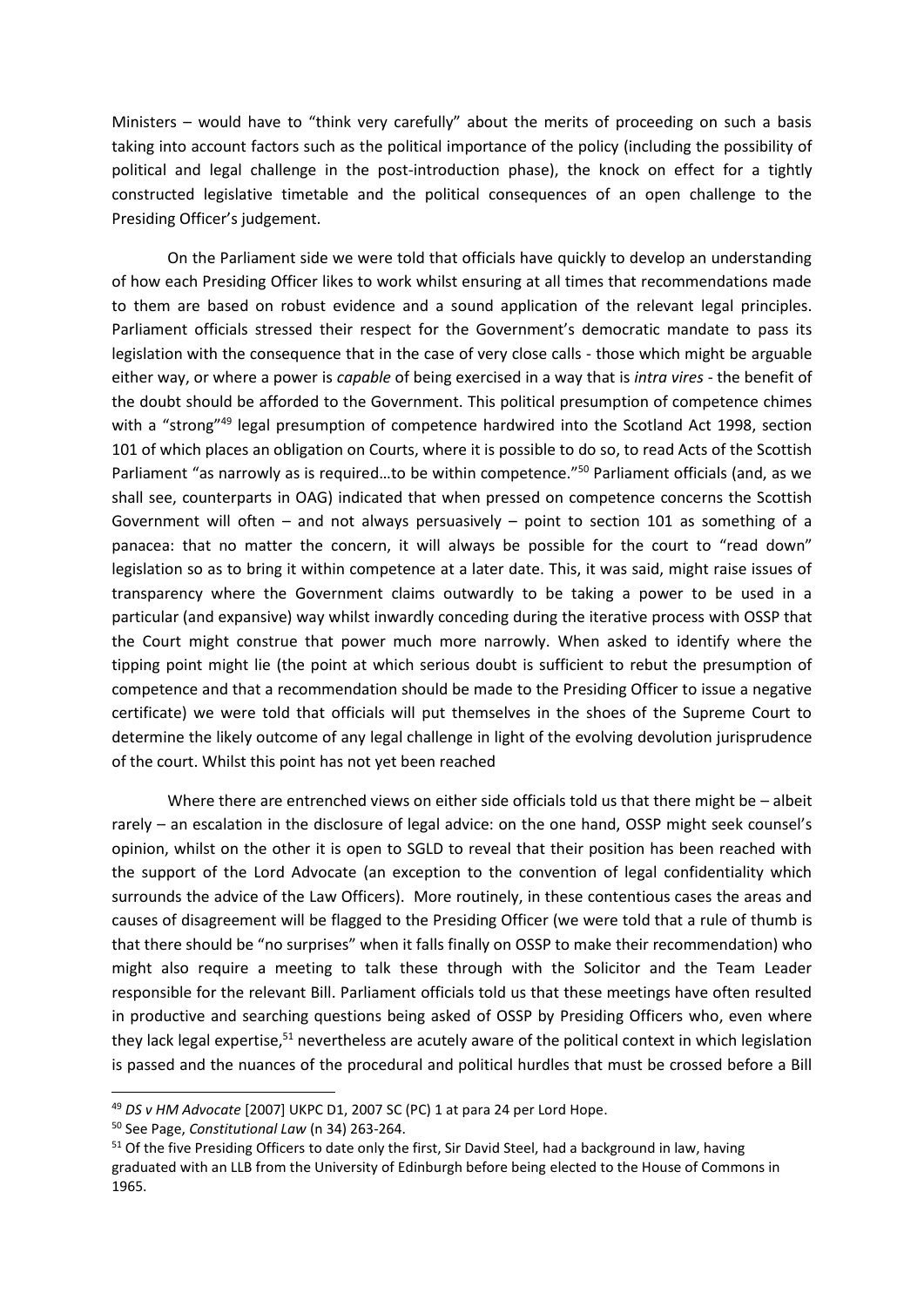is enacted. Often these discussions will result in further thought and research in order to satisfy the Presiding Officer that OSSP's view is correct (or strongly arguable).

As with the Scottish Government, the Presiding Officer is aware that the assessment of competence is a legal question made in a political context. Where there exists serious disagreement and views have become entrenched OSSP and the Presiding Officer must weigh up the reputation of the Presiding Officer and the Parliament which might be damaged by too readily assenting to legislation that is later successfully challenged, the political capital to be expended in this or that particular disagreement, the democratic mandate held by the Government and the extent to which the Bill can satisfactorily be brought within competence during the course of the legislative process. So, whilst the frustrations expressed by Government officials above betray the extent to which Ministers might back down in the face of disagreement in order to obtain a positive certificate, it is also clearly possible for a positive certificate to be issued in circumstances whereby the Presiding Officer/OSSP remain of the view that there is an appreciable risk of a later successful challenge but have themselves afforded the benefit of the doubt to the Government's view.

## *(2) Members of the Scottish Parliament*

It can be seen that – despite having no hard legal consequences - the Presiding Officer's statutory function has created for the Scottish Parliament a space within which it can meaningfully scrutinise Bills for competence and, moreover, intervene at a stage early enough to impact upon the legislation. Nevertheless, the dynamics of the pre-introduction period have been criticised both for lacking transparency and for having a certain "chilling" effect on parliamentarians themselves. As Bruce Adamson has said, "there may be a risk that it offers a false sense of security to MSPs who may rely on the statement of competence, without having the benefit of seeing the legal advice which will have identified potential risks."<sup>52</sup> As we have seen, effective legislative review requires that parliamentarians themselves are willing to make critical assessments of competence on its own terms. It is difficult to imagine how MSPs can engage in meaningful legislative review without the means to assess the reasons why the Presiding Officer has issued a positive certificate (which is unaccompanied by reasons) or a negative certificate (accompanied only by very limited reasons). This is all the more urgent in the context of a Parliament in which questions of competence are mainstreamed rather than being channelled through specialist committees dedicated to, and well versed in, the task of scrutinising these assessments.

Whilst there have been examples of individual MSPs introducing Members' Bills notwithstanding a negative certificate, we were told that parliamentarians in plenary and in committee will rarely second guess the decision reached by the Presiding Officer. The reasons that were offered for this were varied. First, it is a rare occurrence for legislative competence to remain a live issue at the point that MSPs engage at stage 1. As one Parliament official put it, given that most Bills are government Bills that have been subject to processes of internal scrutiny for competence (by SGLD, by the Office of the Solicitor/Presiding Officer and by the Law Officers to the Scottish and UK Governments) there is a reasonable working assumption that Bills introduced into Parliament will not be manifestly incompetent. It would be "re-inventing the wheel", and as such an inefficient use of Parliament's resources, to re-visit or to second guess that scrutiny at stage 1. Second is the legal nature of the assessment. Whilst decisions about what action to take in light of an assessment about

<sup>52</sup> Adamson (n 26) at 203.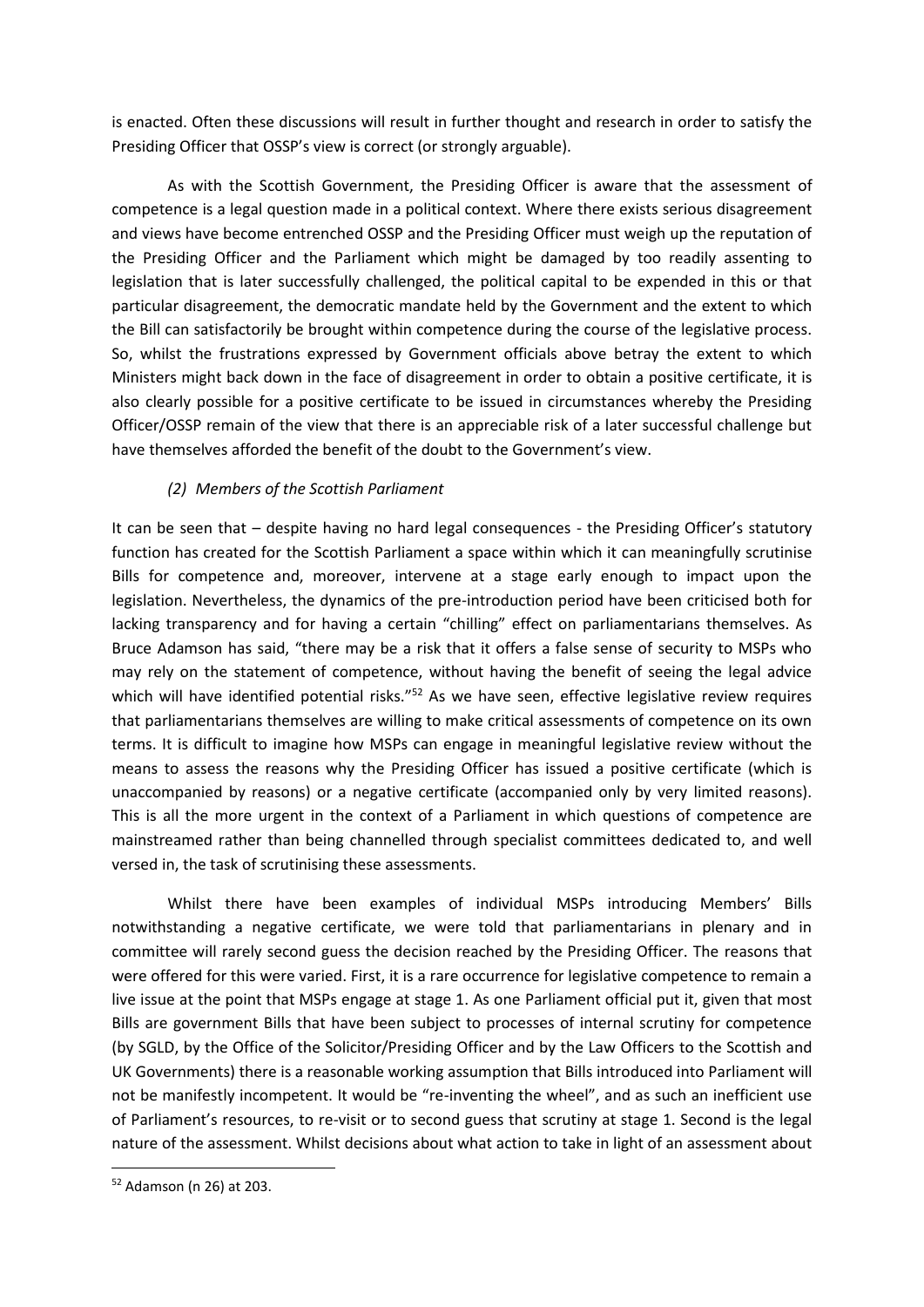competence are made in a political context, the application of the section 29 tests involve close analysis of the Scotland Act and related case law (both from the domestic courts as well as from the European Court of Human Rights and the Court of Justice of the European Union), of the sort that is likely to be beyond the expertise of most MSPs. So, Scottish Government officials – who queried from where Parliament would source alternative legal advice - suggested that a less binary statement on competence might serve only to create more ambiguity for Law Officers and, ultimately, a "lawyer's paradise", without making any meaningful (positive) impact on parliamentary debate. Third, it was suggested by a number of interviewees (and by officials, politicians and advisers alike) that to second guess the merits of a certificate might be seen to "lack respect for the judgement of the Presiding Officer." Finally, we were told that for backbench and opposition MSPs the *policy* implications of a Bill were more salient than the legal question of competence, with two possible effects: either that members take the "easy" option of deferring to the Presiding Officer on the competence question, or that they will see strategic advantage in reframing a question about legislative competence into a question about policy.

However, and as we have seen, in "close call" situations the Presiding Officer will give the benefit of the doubt to the Government. In other words, on one or two occasions each year, a Bill might reach stage 1 with a positive certificate notwithstanding the Presiding Officer's assessment undisclosed to Parliament - of a tolerable risk that (if unamended) it would not survive judicial scrutiny. On these occasions we were told that the binary nature of the Presiding Officer's statement of competence, along with the absence of reasons in support of a *positive* statement, can be a source of frustration. This might be alleviated by committees and their clerks being shown more of the Presiding Officer's working (in public or on a confidential basis) in relation to possible risk factors and opportunities for challenge. This, it was said, would serve a dual purpose both of assisting committees to identify witnesses who might expand upon and test those risks, and - in so doing - of informing public debate (noting that in relation to proportionality cases the inadequacy of public debate might itself play into the disproportionality test and therefore give rise to incompatibility).<sup>53</sup> Parliament officials stressed the value of those channels of communication which do exist between OSSP and the committees and their clerks, and which are utilised on a case-by-case basis: OSSP might informally raise "risks" to legislative competence (a positive certificate notwithstanding) with a stage 1 committee/clerk as a way of pushing those issues onto the legislative agenda, whilst committees/clerks might themselves approach OSSP on a confidential basis where they (or their witnesses) have identified concerns. However, we were told that a more routine dialogue in relation to "close calls" might help to engender a more robust scrutiny of Bills by legislators. This, it was said, would help committees to identify areas of risk that could usefully be brought into the public debate: first by providing, through the identification of relevant witnesses, alternative sources of advice that might affirm, challenge or qualify Ministers' and the Presiding Officer's statements of competence; second, by breaking down the "boss mentality" that sees MSPs defer too easily to the decision of the Presiding Officer. Instead politicians should be encouraged to look behind a positive certificate where – certainly in relation to "close calls" – they might discover that a perception of risk is *shared* by a Presiding Officer who has nonetheless been persuaded to grant to the Government the benefit of the doubt.

1

<sup>53</sup> See L Lazarus and N Simonsen, "Judicial Review and Parliamentary Debate: Enriching the Doctrine of Due Deference" in Hunt et al, *Parliaments and Human Rights* (n 26) ch 19.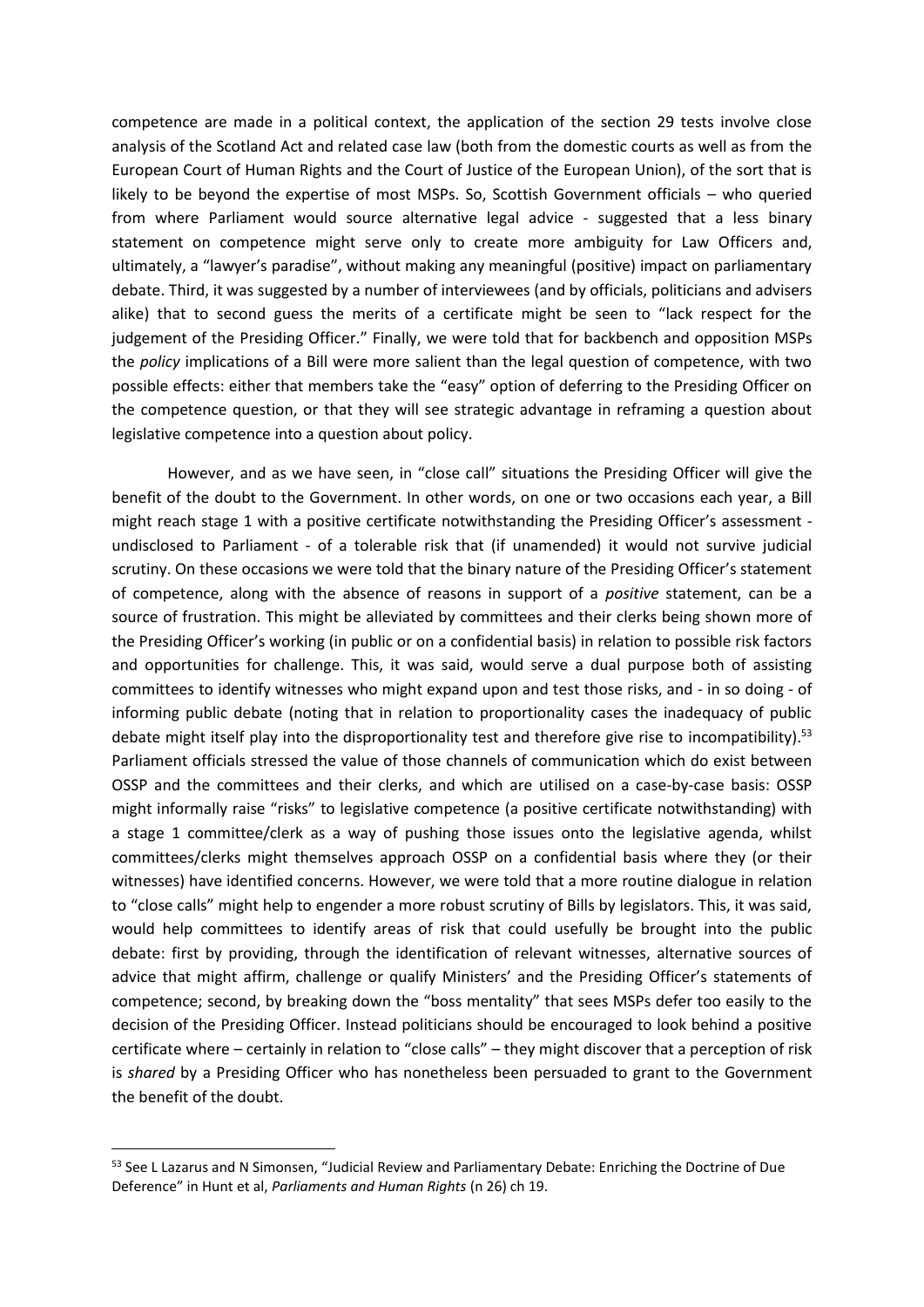#### **E. The Law Officers**

**.** 

#### *(1) The Advocate General for Scotland*

Within the Office of the Advocate General (OAG), legal advisers (themselves drawn from SGLD) will address both policy and legal issues that arise as a result of devolution. On the policy side, advisers engage with UK Government officials both to ensure that its own legislation is compliant with Scots law (what one official referred to as "putting a kilt" on UK legislation), as well as to ensure that UK Government departments understand how devolved legislation might impact upon UK policies. This latter process involves informing the relevant departments about Scottish Parliament Bills, highlighting any possible concerns, liaising between Government departments and the Attorney General's office, and making such recommendations as are necessary to the Advocate General. The Advocate General's legal advisers also focus specifically on the legal dimensions of devolved legislation: advising the Advocate General with regard to their section 33 power. Here, issues might arise either as a result of *disagreement* between the UK and Scottish Governments about the competence of a particular Bill or because the limits to competence constrain the Scottish Government from pursuing policies to which the UK Government has no objection (in particular where there is synergy between the policy interests of both parties). In the former case we were told that the possibility of a reference might encourage changes to the Bill that would bring it within competence. In the latter case more friendly approaches can be used, in the sense of trying to enable rather than to constrain legislative actions. The devolution settlement is an inherently fluid one in that it does not prescribe such firm boundaries as to require formal amendments to the political settlement as a whole every time legislation or the authorization for new powers is thought not strictly to be within competence. Thus section 104 of the Scotland Act 1998 allows for consequential modifications to be made to reserved law in order to accommodate Scottish legislation, section 30 allows for adjustment of the scope of devolved competence by means of an Order-in-Council, whilst the Scottish Parliament might lend its legislative consent to UK legislation in devolved areas in order to avoid the risk of legal challenge in politically contentious areas.<sup>54</sup>

Formally the Advocate General's scrutiny function is exercised at the end of the legislative process and begins with written notification from the Presiding Officer that a Bill has passed stage 3. At this point, during the four week period between the final parliamentary stage and the submission of a Bill for Royal Assent, the Advocate General (as well as the Attorney General also on behalf of the UK Government and the Lord Advocate on behalf of the Scottish Government) may refer the Bill to the Supreme Court in order to obtain a ruling on whether or not the Bill is within the legislative competence of the Parliament. In practice, however, OAG receive the same note on legislative competence that is sent by the Scottish Government to the Lord Advocate and to the Presiding Officer during the three week pre-introduction period and will engage informally with Scottish Government counterparts as well as with relevant UK departments at that time. Indeed, we were told that the "heavy lifting" is done during the pre-introduction period when a "constructive and lengthy dialogue" about almost every Bill will identify and (if the dialogue goes well) iron out competence issues that might arise. As a result, it was said that "surprises" at the end of the process

<sup>&</sup>lt;sup>54</sup> See A Batey and A Page, "Scotland's other Parliament: Westminster legislation about devolved matters in Scotland since devolution" [2002] *PL* 501. See also Lord Rodger's discussion governance in Scotland pre- and post-devolution in *Martin v Most* [2010] UKSC 10, 2010 SC (UKSC) 40 at paras 68-74.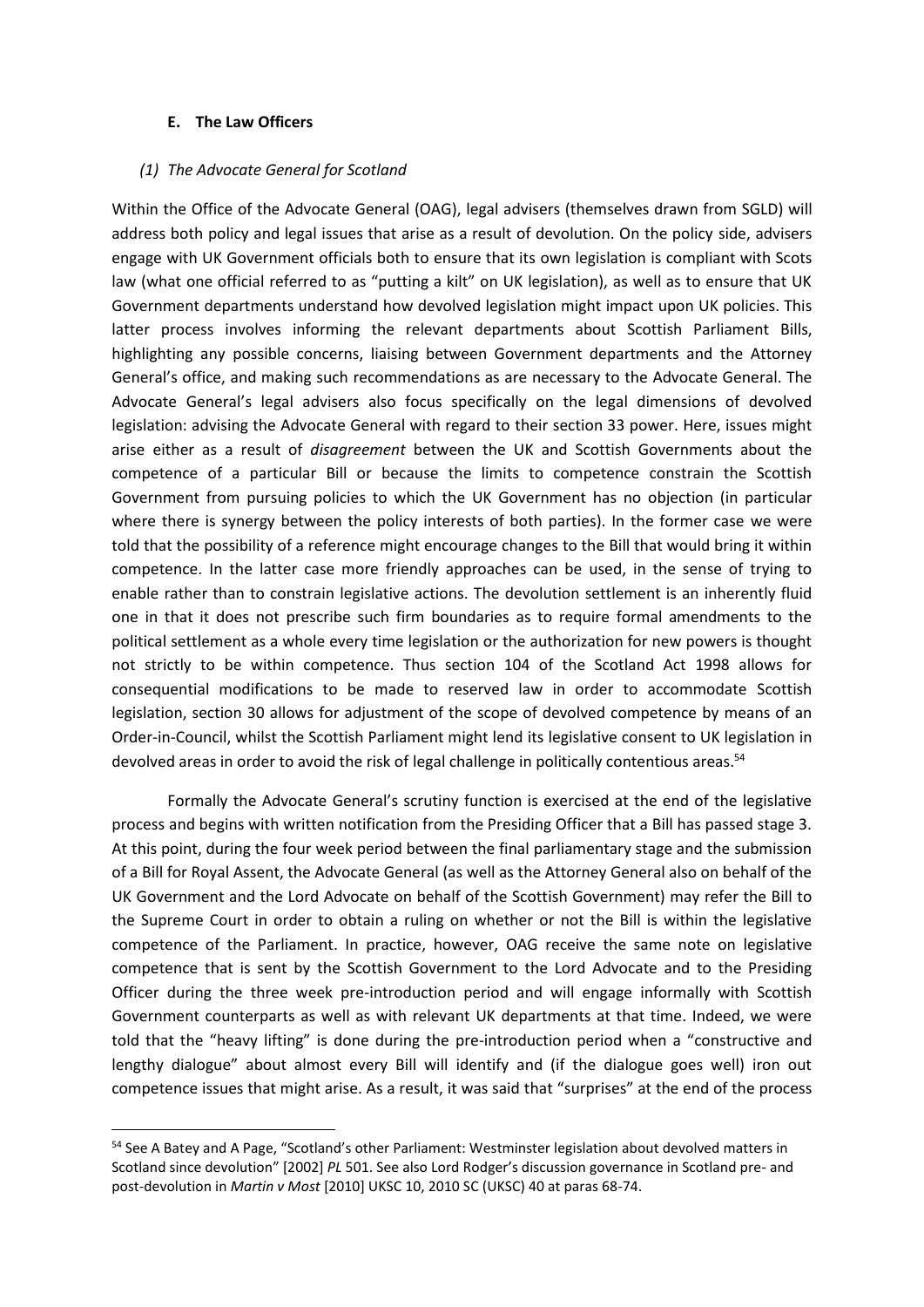(during the four week period) – be that surprise on the part of the Scottish Government that a reference is seriously being considered, or on the part of the UK Government arising, for example, from a problematic stage 3 amendment – are extremely rare. One official described this as a good common sense practice, which allows for considerable exchange between OAG officials and their SGLD counterparts in order to address problems at the earliest possible stage. In this way, the dynamic between SGLD and OAG avoids the pressures of time which may exacerbate tensions between the SGLD and OSSP during the three-week period. Relations with lawyers working on these issues for the Scottish Government were characterized as professional and characterised by good will on both sides to resolve differences. We were told that generally this approach works well. However, if significant differences are not resolved and serious doubts about competence persist, the Advocate General will have to make a judgement about whether the issue should be taken to the Supreme Court.

#### (a) Assessment criteria

We were told that officials do not frame their advice in scientific or quantitative terms but instead exercise judgement (one official told us that counterparts in England & Wales are more likely to use a numerical range to convey increasing or decreasing levels of risk). As is the case with SGLD and OSSP, this judgement is based on a case-based risk-assessment of the likelihood of a successful legal challenge in the Supreme Court and is made in the context of a still developing devolution jurisprudence. We were told that disagreement is most likely to arise in "close call" situations where interpretations of the relevant legal principles or case law do not speak authoritatively to the competence issue. Given the absence of any reference to date (more on which below) we were keen to discover if the UK Government exercises a degree of deference towards the Scottish Government's legislative objectives in these situations. Officials told us that this is not an appropriate way to characterize the dynamic. Instead, the context is shaped by a sense of genuine commitment to make devolution work in a manner that abides by law. Whilst officials on both sides acknowledged that the Scottish Government might on occasion sail close to the boundaries of the Parliament's competence there was also a broad agreement that this so far has been for reasons of policy (and are resolved on those terms) rather than in order to provoke conflict at the edges of the territorial constitution. Put another way: whilst it was agreed that there might be short term political capital to be gained for a devolved government (especially one of a nationalist complexion) to legislate beyond its limited competence in order to provoke a reaction from the centre, we were told that the Scottish Government takes seriously its commitment to the rule of law, that in the case of the SNP being seen to be a responsible and competent party of government is preferable to high stakes constitutional gamesmanship and that officials on both sides value the "mature" relationship that exists between the Scottish and UK Governments at official level (made easier by the crossfertilisation of Scottish Government and OAG legal advisers) and the "very good" personal relationships that have existed between the Law Officers themselves.

However, it was also suggested that in two important ways the devolution settlement favours the Scottish Government and that this must weigh in the assessment as to whether or not to issue a reference. First, the Scottish Government will routinely rely on the court's interpretative obligation in section 101 to assuage concerns that OAG might have about provisions or powers that might push the boundaries of legislative competence. For officials in OAG there was some discomfort about this, for a number of reasons: that it is "too easy" to claim that the Supreme Court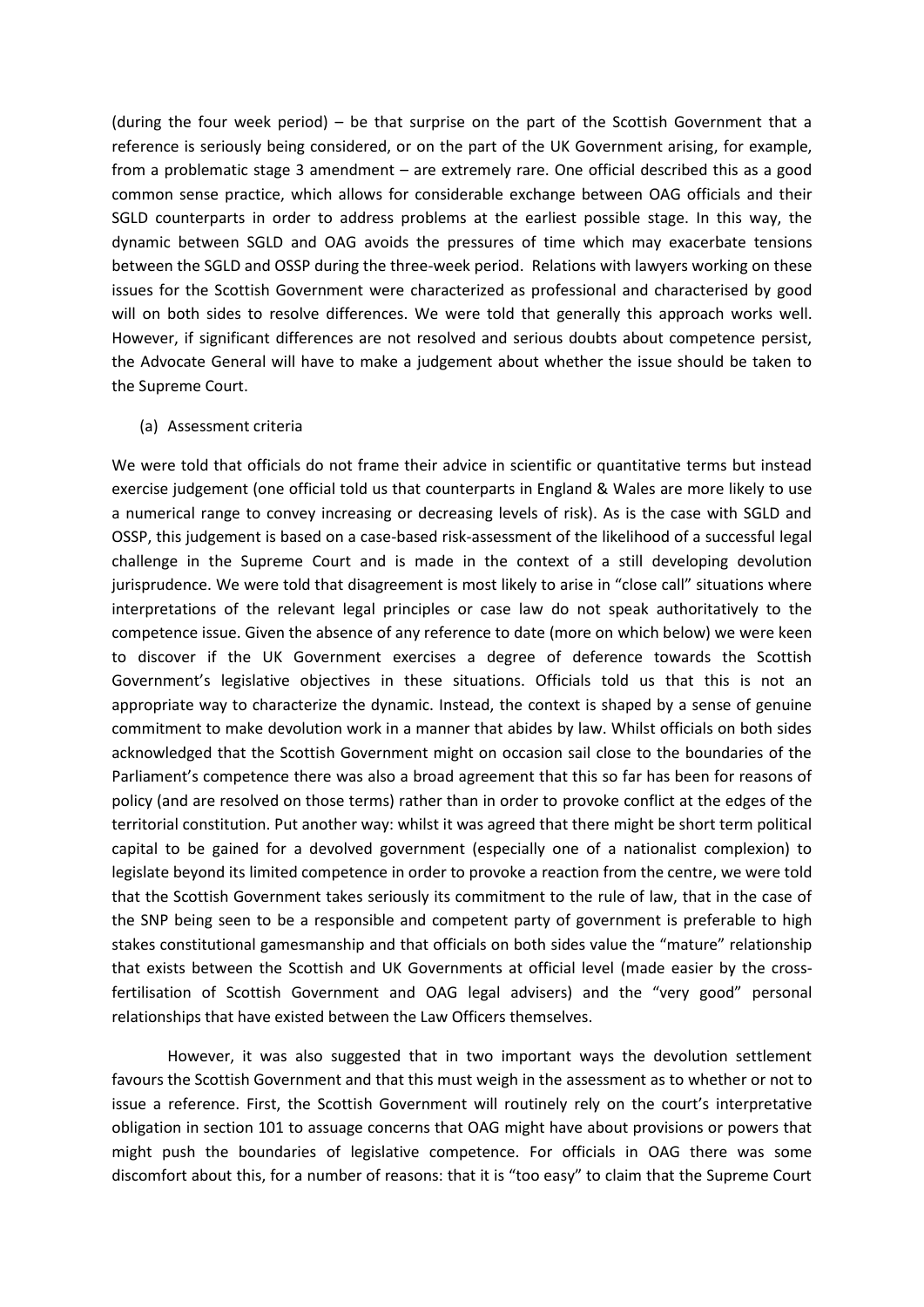would read a provision in a particular way; that it leaves uncertain the scope of a provision or power; and, that this uncertainty shifts the burden (and the cost) from the institutions of government to the citizen to raise a post-legislative challenge in order to make sense of that uncertainty. Second, UK Government officials expressed the view that the court's jurisprudence tends to favour the purpose of legislation as put by the proposer of the legislation, where purpose goes to the very heart of the statutory test for competence.<sup>55</sup>

(b) Lack of a reference

 $\overline{a}$ 

During the first four sessions there were (and indeed still have been) no references made by either the UK or the Scottish Law Officers. This was not inevitable. On the one hand, several officials told us that, at its outset, they believed references would be a routine feature of the devolution settlement – a vital forum for dispute resolution in a multi-layered constitution – and expressed surprise that this has not come to pass. Indeed, one senior UK Government official argued that references procedure ought still to become normalised. On the other hand, the experience in Wales has been quite different. There three references have been made: two in which legislation was upheld following a reference by the Attorney General,<sup>56</sup> and one in which the Counsel General for Wales sought unsuccessfully to affirm competence on behalf of the Welsh Government.<sup>57</sup> For these reasons we were keen to explore with officials across the Scottish and UK Governments whether it is appropriate to draw inferences from the lack of any reference having been made. Specifically, we asked how the absence of a reference to date has affected the criteria for assessing competence; whether or how the lack of a reference so far impacts upon the utility of the mechanism itself; and, whether and to what extent the election of a nationalist government in the Scottish Parliament has altered the way in which "close calls" are assessed.

Responses were generally consistent on whether and how the lack of a reference to date impacts on the competence exercise by both the Scottish and UK Governments. The most significant points upon which there was agreement were the following:

- Notwithstanding the absence of any reference to date, the *possibility* of a reference (and the fact that both sides take seriously that the prospect of a reference is a real one) is a useful resource which serves to focus minds on both sides to resolve differences during the prelegislative/legislative process.
- The warning of a possible reference is not made lightly and is used when serious differences persist about competence during the iterative process that occurs between Scottish and UK Government officials.
- There have been (one official indicated at least three) occasions in which the very real prospect of a reference has had the effect of generating amendments that ultimately have satisfied the Advocate General that no reference is required.

<sup>55</sup> On the "purpose test" in the Supreme Court's evolving devolution jurisprudence see Page, *Constitutional Law* (n 34) 124-130.

<sup>56</sup> *Local Government Byelaws (Wales) Bill 2012 - Reference by the Attorney General for England and Wales*  [2012] UKSC 53, [2013] 1 AC 792; *Agricultural Sector (Wages) Bill – Reference by the Attorney General for England and Wales* [2014] UKSC 43, [2014] 1 WLR 2622.

<sup>57</sup> *Recovery of Medical Costs for Asbestos Diseases (Wales) Bill - Reference by the Counsel General for Wales*  [2015] UKSC 3, [2015] AC 1016.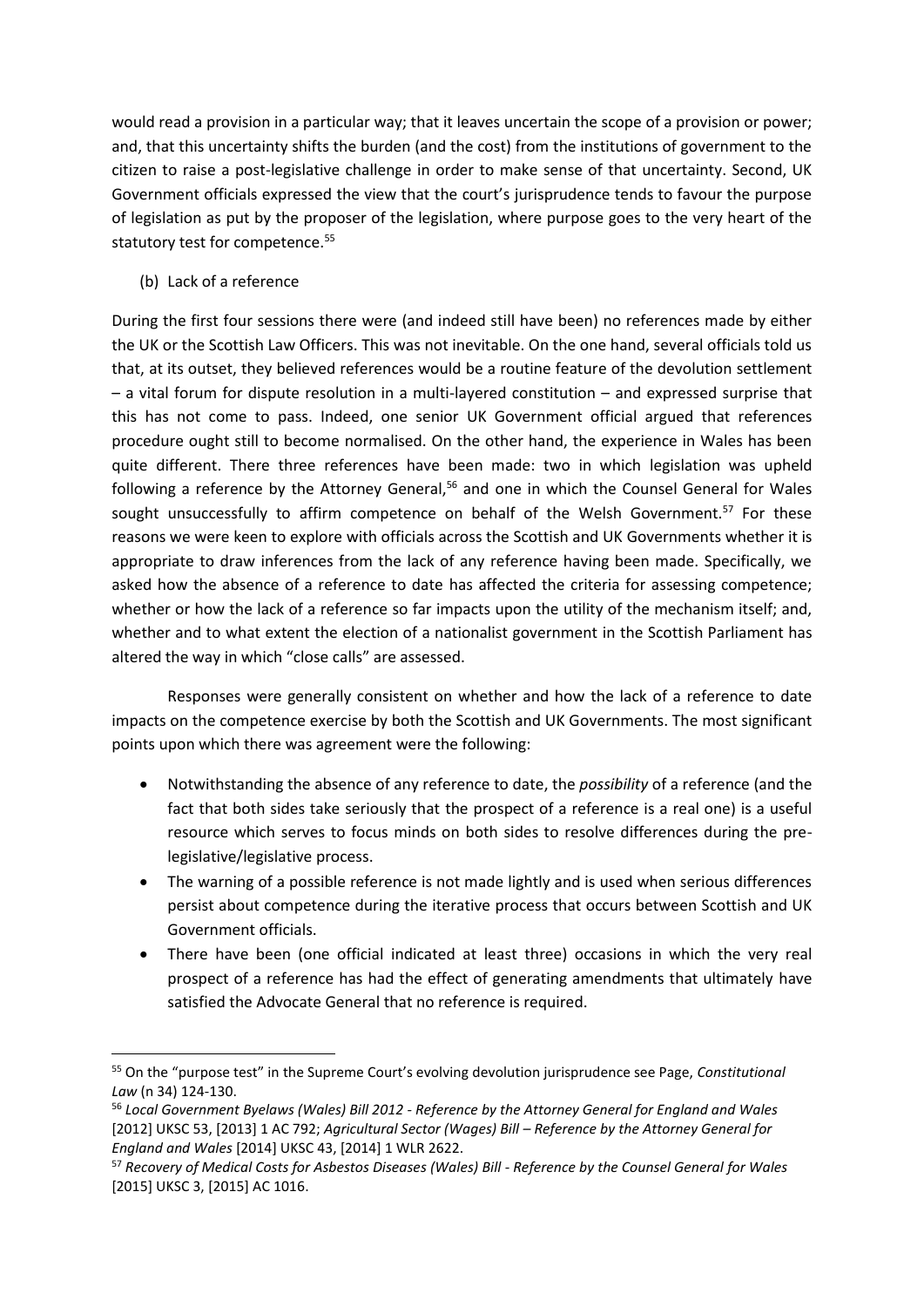- Whilst officials could recall no examples of legislation being allowed to pass through OAG despite the Scottish Government clearly overstepping the mark there was a feeling that some had come close.
- In those rare instances when a reference is a real possibility there is likely to be an escalation to direct engagement between the Law Officers in order to find a resolution.
- Whilst the reference is a legal mechanism the decision to make a reference is one made in a political context. This, we were told, does not alter the assessments made by officials but the political costs of making a reference will be weighed by Ministers and by the Law Officers themselves.

Although no reference has been made we were told that the *prospect* of a reference has been an effective means of engaging Scottish Government counterparts in a meaningful dialogue about competence. As to *why* no reference has been made several (often overlapping) reasons were offered:

- *Impact*. Officials on both sides told us that *because* the use of the reference had not been normalised the passage of time has served to heighten the political impact of any reference that is now made. So, in interviews, the reference was referred to as a 'nuclear' option which in itself indicates a measure to be used only *in extremis*.
- *Engagement*. Despite some reported disquiet amongst Ministers in the Scottish Government about the informal engagement of OAG during the three week pre-introduction period officials on both sides agreed that this practice is a productive one which should avoid (and so far has avoided) the need to make a reference at a later stage.
- *A blunt instrument*. A decision to refer a Bill to the Supreme Court will bar the Presiding Officer from submitting that Bill for Royal Assent. We were told that the inability to sever offending provisions from the Bill such that the remainder could be submitted for Royal Assent might weigh against a reference being made. In other words, the Law Officers will have to think carefully about whether it is worth, for example, delaying the passage of a complex Bill over one or two provisions that might sail close to the boundary. Whilst a recommendation has been made to "sharpen" the reference tool by allowing for severability,<sup>58</sup> pragmatic (how to sever provisions without doing harm to the integrity of the Bill) and political (the Scottish Government has so far rejected this recommendation) hurdles have yet to be overcome.
- *Political sensitivity*. The election during the third and fourth parliamentary sessions of a nationalist government in Scotland (and in particular its juxtaposition with a Conservativeled coalition and then a Conservative majority UK Government) places *political* strain on the reference procedure that might otherwise have been used but for the risk of fanning nationalist flames. This, we were told, was particularly true around the time of the Scottish Independence Referendum when efforts to engage at an early stage and in a constructive fashion were "redoubled" in order to avoid situations which brought the UK and devolved institutions into conflict. Nevertheless, and as we have seen, officials on both sides have

**<sup>.</sup>** <sup>58</sup> Commission on Scottish Devolution ("Calman Commission"), *Serving Scotland Better: Scotland and the United Kingdom in the 21st Century* (2009) para 6.92. See the discussion in Page, *Constitutional Law* (n 34) 130- 131.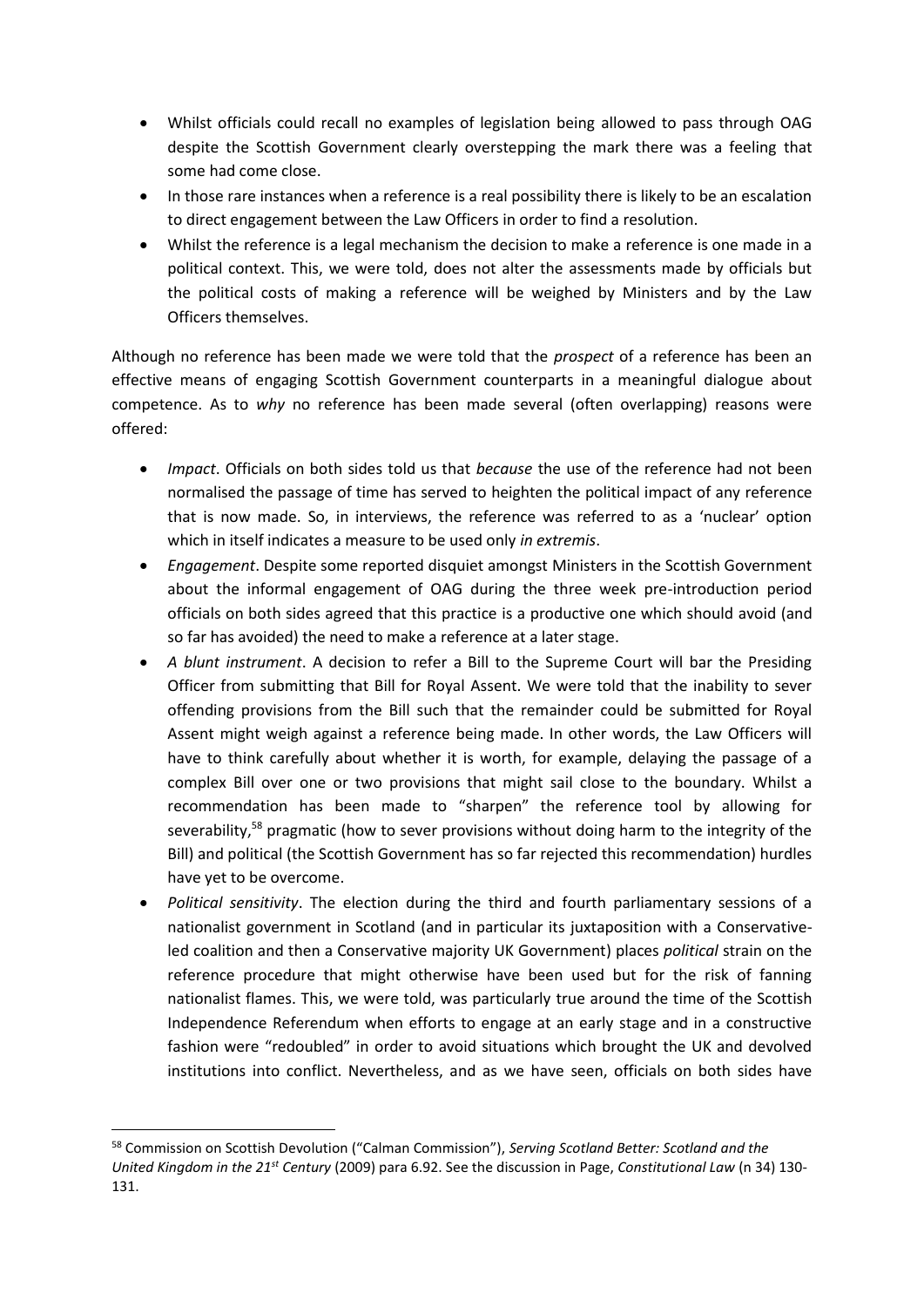stressed that the reference procedure has not become a focal point for short term political grandstanding on either side of that broader constitutional debate.

- *Working relationships*. At the political level the *alignment* of a Labour-led coalition in Scotland and a Labour Government across the UK during the first two parliamentary sessions meant that competence concerns could be addressed relatively easily through informal channels between colleagues without recourse to a reference. Additionally, across the civil service we were told that the cross-fertilisation of Scottish Government and UK Government advisers – as well as the physical location of an OAG office within Victoria Quay – has allowed for strong and mature relationships to develop and to underpin what can on rare occasions become a fraught process.
- *Remoteness*. Whilst an interpretation might *possibly* be made that legislation encroaches upon a reserved matter, where that interpretation is strained or where the operation of the law in that way appears to be only a remote possibility, OAG might take the view that it would be inappropriate to refer the Bill during the four week period. If that remote possibility later came to pass it would be open to the possibility of a post-legislative challenge by made a third party.

Put more generally, officials were in agreement that an important part of the explanation for the lack of a reference is that the devolution settlement for Scotland represents a sophisticated and flexible political relationship that is working effectively. It has multiple points of scrutiny to address potential difficulties for competence early in the legislative process; it benefits from high calibre professionals who have established good working relationships within government and with their inter-governmental counterparts; and, it envisages flexible ways to resolve competence issues.

(c) Tipping Point

Given the range of considerations – legal and political - that influence decisions about whether to make a reference, we asked what would be the tipping point in deciding to proceed to the Supreme Court. Officials were understandably reluctant to be specific other than to suggest that a warning and a decision to proceed with a reference would ultimately require an extremely careful assessment of how the Court would be likely to rule. However in the case of very close calls the decision would be based on the broader set of considerations discussed above. Where the Advocate General is persuaded to afford to the Scottish Government the benefit of the doubt, or where a legal assessment is off-set by competing political considerations, officials pointed to the possibility of a post-legislative challenge raised by a third party as a final and significant check on *vires*.

Although not yet seriously contemplated, some officials indicated that the threshold for making a reference might be lowered in the event of a joint reference by *both* the UK and Scottish Government Law Officers, where the *purpose* of the reference is to bring certainty to ambiguous provisions. Indeed, it was suggested that this might be one way of "taking the sting out" of the reference mechanism in order to normalise the procedure. However, and as we shall see below, given that the risk is most significantly attached to the devolved institutions – it is their legislation at stake – there seems to be little prospect in the short to medium term that such a reference would be sought.

# (2) *The Lord Advocate*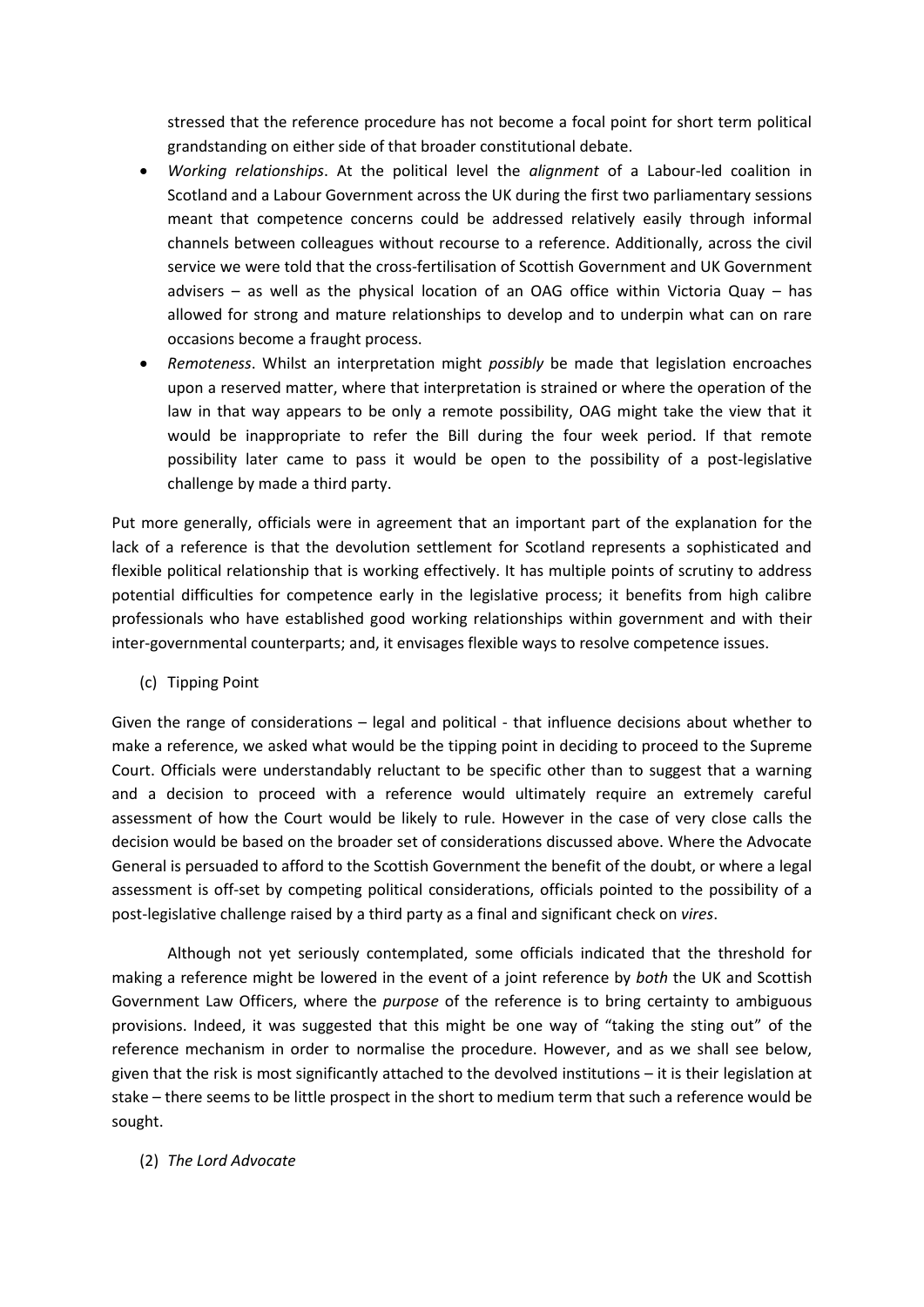As discussed above, the Lord Advocate – supported by legal advisers - will have been engaged in assessments of legislative competence, and indeed will have formed a view as to the legislative competence of a Bill, long before the commencement of the four week period. Whilst there are some (albeit rare) examples of substantial amendments being made very late in the legislative process which might carry a Bill outwith competence – the offending provision in the first successful civil challenge to an Act of the Scottish Parliament, *Salvesen v Riddel*, *<sup>59</sup>* concerned an amendment made a stage 3 and therefore out of sight of the pre-introduction scrutiny period - we were told that it is unlikely that the Lord Advocate will take a markedly different stance at this stage. Certainly, we it was said that the Lord Advocate will not easily yield to a contrary interpretation of legislative competence by one of the UK Law Officers even though, as we have seen, discussions between advisers to Scottish Government and UK Law Officers (and, if sufficiently serious or urgent, between the Law Officers themselves) have from time to time required action by one or both of the parties in order to avert a reference from being made.

Given (1) the Scottish Parliament's legislative dynamics, in which the vast majority of legislation and legislative amendments are introduced by the government, (2) the robust discussions around competence which take place during the pre-introduction period, and (3) the possibility of a reference which filters back into the legislative process at stage 2, it is extremely unlikely that the Lord Advocate would ever feel it necessary to make a reference in order to *challenge* a government Bill (though officials did admit that a more likely scenario might be a reference made to challenge a Members' Bill). However, some officials did question why it was that the Lord Advocate has not yet made a reference in order to *defend* the Parliament's legislation. In other words, in circumstances where a post-legislative challenge by a third party seems inevitable (it seemed inevitable, for example, that legislation affecting – in their view adversely - the interests of insurers or the tobacco or drinks industries would attract litigation), it was suggested that a reference could be made by the Lord Advocate during this four week period in order to remove doubt and to protect against the damaging material and reputational consequences of such a challenge.

During the course of our interviews officials offered a number of reasons as to why this option has not yet seriously been considered. The most significant amongst these seemed to be the risk factor and the potential impact of any delay on the legislative timetable. On the one hand, legal and political advisers to the Lord Advocate and to the Scottish Ministers pointed to the risk of exposing a Bill to judicial scrutiny in order to defend a provision or provisions that the Scottish Government already believes to fall within the scope of the Parliament's powers. Indeed, officials pointed to the experience of the Counsel General for Wales - whose view that the Recovery of Medical Costs for Asbestos Diseases (Wales) Bill fell within the legislative competence of the Welsh Assembly<sup>60</sup> was contradicted by an adverse ruling by the Supreme Court<sup>61</sup> - as evidence of the risk inherent in making such a reference. On the other hand, and as we have seen, the Scottish Government's legislative programme is both extremely tight and planned 2-3 years in advance. Thus officials are wary of any step that might delay the implementation of legislation and of the knock on effects that a reference might have for that timetable. With regard to the Recovery of Medical Costs

<sup>59</sup> [2013] UKSC 22, 2013 SC (UKSC) 36.

<sup>&</sup>lt;sup>60</sup> See the letter by the Counsel General for Wales included in the account offered on the National Assembly for Wales website, available a[t http://senedd.assembly.wales/mgIssueHistoryHome.aspx?IId=4837.](http://senedd.assembly.wales/mgIssueHistoryHome.aspx?IId=4837)

<sup>61</sup> .*Recovery of Medical Costs Bill reference* (n 57).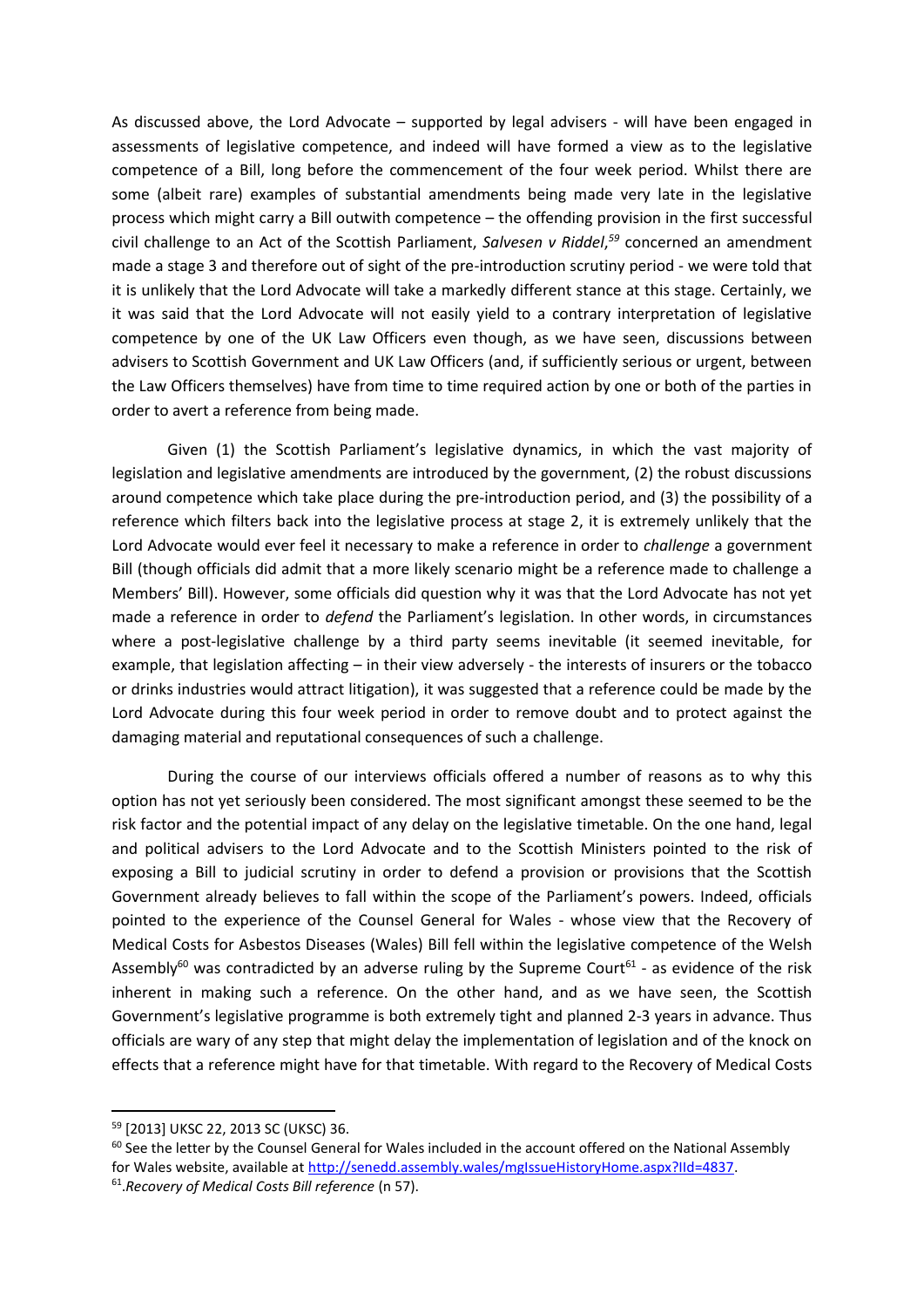Bill, for example, the Counsel General for Wales wrote to the Chief Executive and the Clerk of the Welsh Assembly on December 11<sup>th</sup> 2013 indicating that he would refer the Bill to the Supreme Court. The court's judgment was returned some fourteen months later, on February 9<sup>th</sup> 2015.<sup>62</sup>

In addition, two secondary considerations were offered. First, it was said that whilst some challenges are perhaps foreseeable, officials told us that there have been instances when a challenge has been raised, or has been threatened, "seemingly from nowhere". Thus it was suggested that trying to predict the unpredictable – i.e. to determine which Bills would require to be defended in this way - might not make the best use of limited resources and public money. Second, whilst officials were quick to praise the quality of the Supreme Court's jurisprudence it was suggested that something of practical value would be lost were legislation to be referred directly to that forum. This is to say that – in some officials' view – the jurisprudence of that court benefits from the prior work done by the Outer House and Inner House in post-legislative challenges, defining and sharpening the legal issues at stake.

When pressed, a fifth factor emerged: *political sensitivity*. We have seen that for the UK Law Officers the nationalist complexion of the Scottish Government has been a factor against making a reference, particularly against the background of the 2014 Scottish Independence Referendum. The corollary of this for the Lord Advocate is that it might be seen to be politically awkward for an SNP Government - one which has been opposed to Scottish civil appeals being decided by a UK court<sup>63</sup> proactively to seek to defend its legislation in *that* forum, via a route which entirely by-passes the Scottish courts. Again, here we see the interplay of legal and political factors which shape the way in which the discretion of the Law Officers is exercised.

#### **F. CONCLUSION**

 $\overline{a}$ 

Scotland's devolution settlement offers an interesting case study for those interested in how legislative vetting for consistency with constitutional principles impacts on the process of lawmaking. On the one hand, the Scottish Parliament shares features in common with those Westminster-based systems that have adopted an innovative approach to rights protection: the marriage of judicially reviewable constitutional boundaries alongside a statutory obligation on the part of the executive to report to parliament where *every* Bill sits in relation to those boundaries. To this extent, the Scottish Parliament shares the fundamental challenge of promoting legislation that is consistent with constitutional values within a political environment where legislative judgement is influenced by Westminster-factors such as executive domination of parliament, the centrality of party in the organisation of how parliament functions and votes, the perpetual attempts of the opposition to demonstrate why it is the best alternative to government, and the tendency of party discipline to focus debate in binary terms: for or against the government. Indeed, this research underscores the importance of context when evaluating how legal rules and political principles influence legislative decision-making. First, the political context cannot be ignored. Judgement about

 $62$  See the account given on the National Assembly for Wales website, here: [http://senedd.assembly.wales/mgIssueHistoryHome.aspx?IId=4837.](http://senedd.assembly.wales/mgIssueHistoryHome.aspx?IId=4837)

 $63$  A position which prompted the then minority SNP government to commission the Walker Review – published in 2010 – with the remit to consider the issue of the final appellate jurisdiction of the Supreme Court. N Walker, *Final Appellate Jurisdiction in the Scottish Legal System* (2010), available at [http://www.gov.scot/Publications/2010/01/19154813/14.](http://www.gov.scot/Publications/2010/01/19154813/14) See B Dickinson, *Human Rights and the United Kingdom Supreme Court* (2013) 5-7.